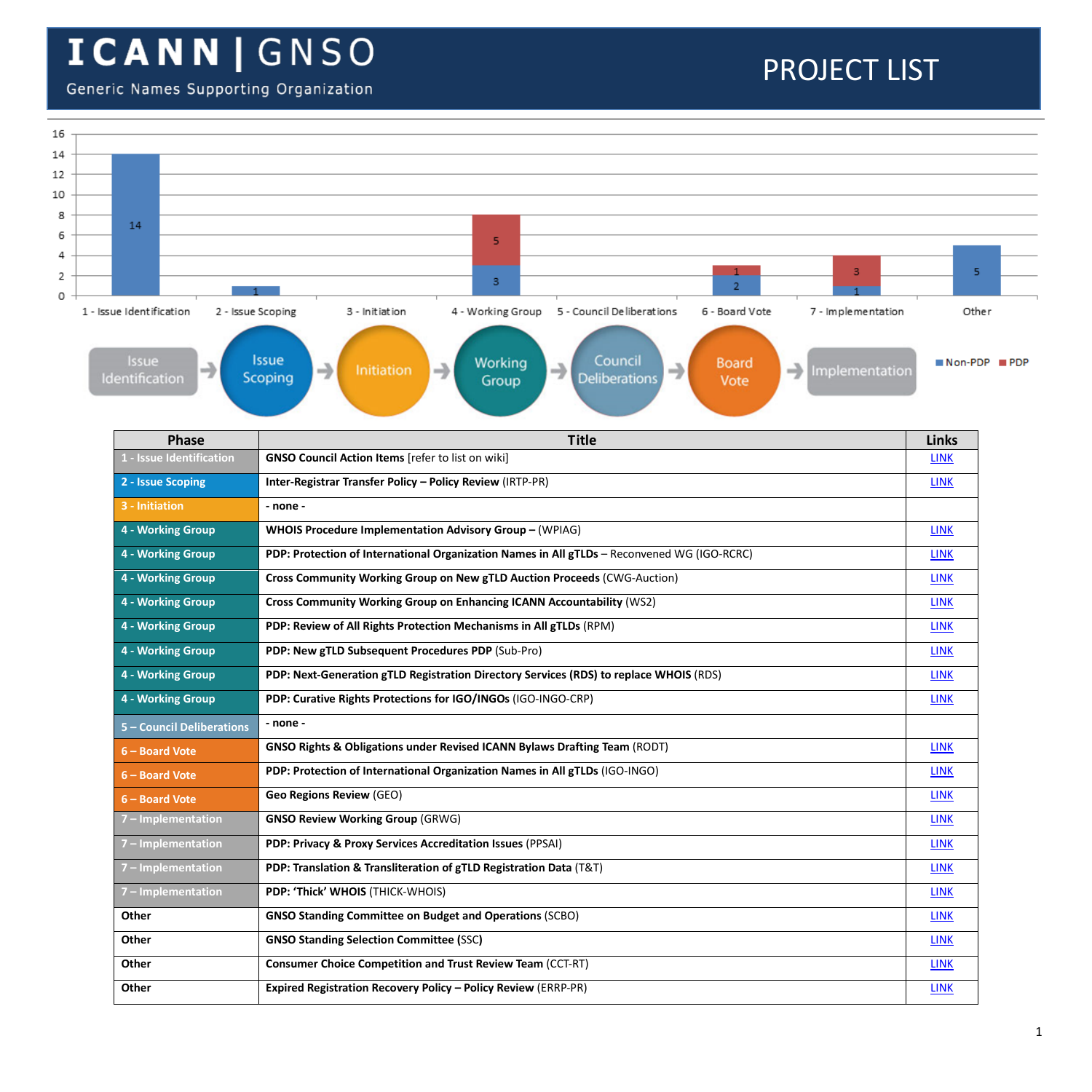#### Generic Names Supporting Organization

| <b>Phase</b> | <b>Title</b>                                                                                | <b>LILING</b> |
|--------------|---------------------------------------------------------------------------------------------|---------------|
| Other        | RR<br>Policy &<br>$'$ Pollmp – $\mathfrak{h}$<br>ا Implementation Recommendations Review (۱ | .<br>LINK     |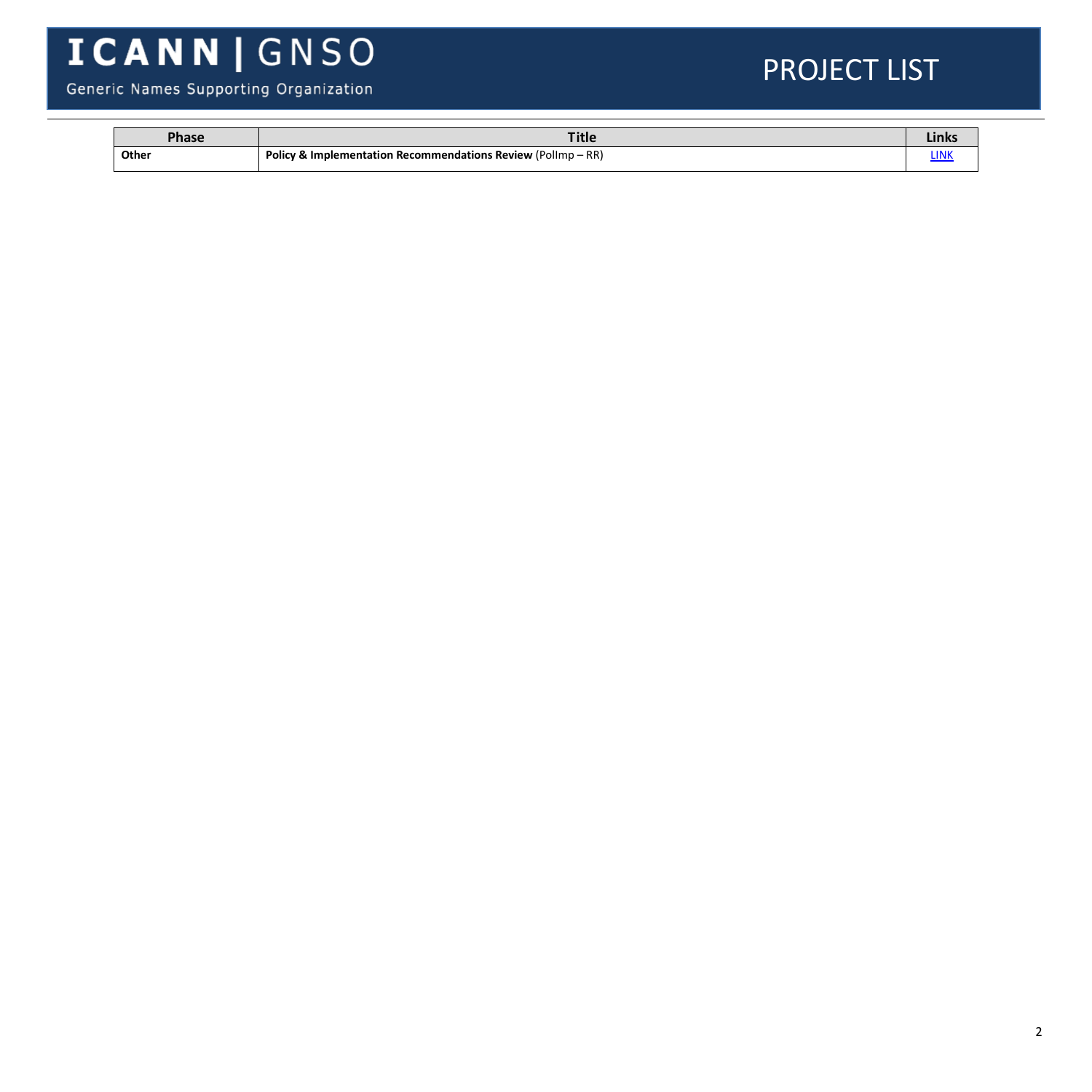Generic Names Supporting Organization

#### PROJECT LIST

#### Last updated: 16 May 2018

This list includes GNSO Council projects. It does not reflect the full granularity of each task, just current status and next scheduled action(s).

| 1 - Issue Identification                |           |                    |                           |                                                         |  |  |
|-----------------------------------------|-----------|--------------------|---------------------------|---------------------------------------------------------|--|--|
| <b>Description</b>                      | Initiated | <b>Target Date</b> | Who holds<br><b>Token</b> | Pending action/status                                   |  |  |
| <b>GNSO Council Action Items - LINK</b> | <b>NA</b> | ™NA                | ™NA                       | Refer to most recent action item list for latest status |  |  |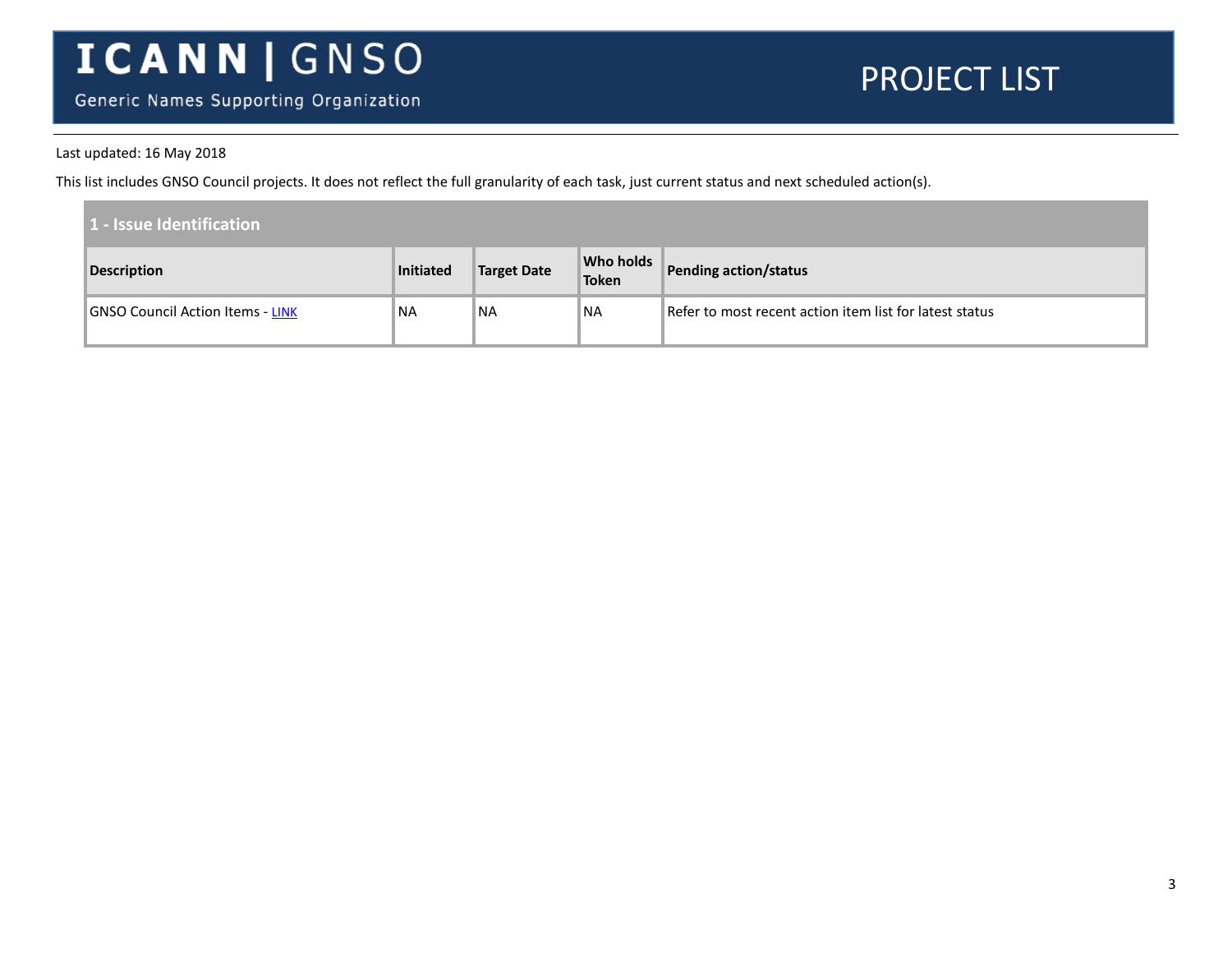<span id="page-3-0"></span>

| 2 - Issue Scoping                                                                    |                |                    |                           |                                                                                                                                                                                                                                                                                                                                                                                                                                                                               |
|--------------------------------------------------------------------------------------|----------------|--------------------|---------------------------|-------------------------------------------------------------------------------------------------------------------------------------------------------------------------------------------------------------------------------------------------------------------------------------------------------------------------------------------------------------------------------------------------------------------------------------------------------------------------------|
| <b>Description</b>                                                                   | Initiated      | <b>Target Date</b> | Who holds<br><b>Token</b> | <b>Pending action/status</b>                                                                                                                                                                                                                                                                                                                                                                                                                                                  |
| Inter-Registrar Transfer Policy (IRTP-PR)<br>Staff: J. Gore, C. Tubergen, M. Konings | 2018-02-<br>28 | <b>June 2018</b>   | GNSO<br>Council           | Final modifications to the Inter-Registrar Transfer Policy were implemented<br>1 Dec 2016 as a result of the final PDP WG, IRTP-D, which were adopted by<br>the GNSO Council. That WG produced a series of recommendations after<br>deliberating on issues on the use of the EPP AuthInfo Code, FOAs, and<br>penalties for policy violations. The WG's final two recommendations<br>suggest that data be collected and an eventual review of the entire IRTP be<br>conducted: |
|                                                                                      |                |                    |                           | Recommendation #17: The WG recommends that, once all IRTP<br>recommendations are implemented (incl. IRTP-D, and remaining elements<br>from IRTP-C), the GNSO Council, together with ICANN staff, should convene<br>a panel to collect, discuss, and analyze relevant data to determine whether<br>these enhancements have improved the IRTP process and dispute<br>mechanisms, and identify possible remaining shortcomings.                                                  |
|                                                                                      |                |                    |                           | Recommendation #18: The Working Group recommends that contracted<br>parties and ICANN should start to gather data and other relevant<br>information that will help inform a future IRTP review team in its efforts,<br>especially with regard to those issues listed in the Observations (4.2.7.1)<br>above.                                                                                                                                                                  |
|                                                                                      |                |                    |                           | The GNSO Council received a letter from Jennifer Gore, GDD Staff, with<br>proposed next steps to commence the review. The Council considered the<br>proposed approach in further detail during its meeting on 26 April 2018<br>and subsequently via email. Staff has been requested to deliver the<br>proposed post-implementation policy assessment report by June 2018.                                                                                                     |
|                                                                                      |                |                    |                           | Transfer Emergency Action Contact:<br>The TEAC became a part of the IRTP Consensus Policy on 1 Jun 2012 as a<br>result of adopted recommendations produced from the GNSO's Inter-<br>Registrar Transfer Policy - Part B (IRTP-B) PDP WG. That WG produced a                                                                                                                                                                                                                   |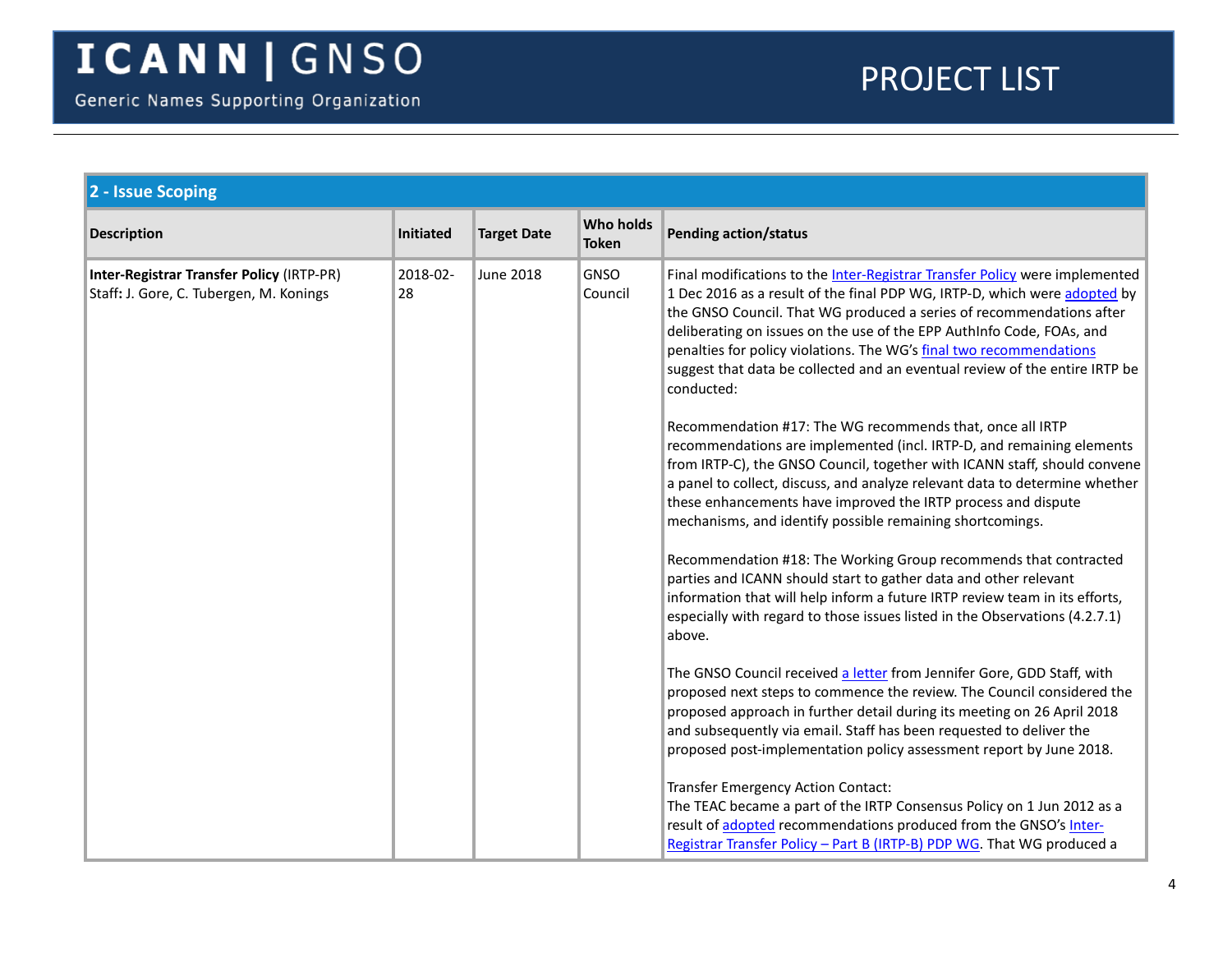Generic Names Supporting Organization

| 2 - Issue Scoping  |                  |                    |                                  |                                                                                                                                                                                                                                                                                                                                                                                                                                                                                                                                                                                                                                                                                                                                                                                                                                                                                                                    |
|--------------------|------------------|--------------------|----------------------------------|--------------------------------------------------------------------------------------------------------------------------------------------------------------------------------------------------------------------------------------------------------------------------------------------------------------------------------------------------------------------------------------------------------------------------------------------------------------------------------------------------------------------------------------------------------------------------------------------------------------------------------------------------------------------------------------------------------------------------------------------------------------------------------------------------------------------------------------------------------------------------------------------------------------------|
| <b>Description</b> | <b>Initiated</b> | <b>Target Date</b> | <b>Who holds</b><br><b>Token</b> | <b>Pending action/status</b>                                                                                                                                                                                                                                                                                                                                                                                                                                                                                                                                                                                                                                                                                                                                                                                                                                                                                       |
|                    |                  |                    |                                  | series of recommendations based on issues around domain hijacking,<br>urgent returns of inappropriately transferred names and lock status. As a<br>part of the WG's first recommendation, it requested an follow-up review of<br>the TEAC:                                                                                                                                                                                                                                                                                                                                                                                                                                                                                                                                                                                                                                                                         |
|                    |                  |                    |                                  | "The Working Group recommends that the GNSO perform a follow-up<br>review of the TEAC 12 to 24 months after the policy is implemented to<br>identify any issues that may have arisen and propose modifications to<br>address them. This review should specifically address whether the TEAC is<br>working as intended (to establish contact between registrars in case of<br>emergency), whether the TEAC is not abused (used for issues that are not<br>considered an emergency) and whether the option to 'undo' a transfer in<br>case of failure to respond to a TEAC should be made mandatory."<br>Since the policy effective date, ICANN's Contractual Compliance has<br>processed several TEAC complaints over the years, and as part of its Audit<br>Program, Registrars are asked to provide their TEAC information should it<br>not match what is listed in RADAR. Further, compliance reports about this |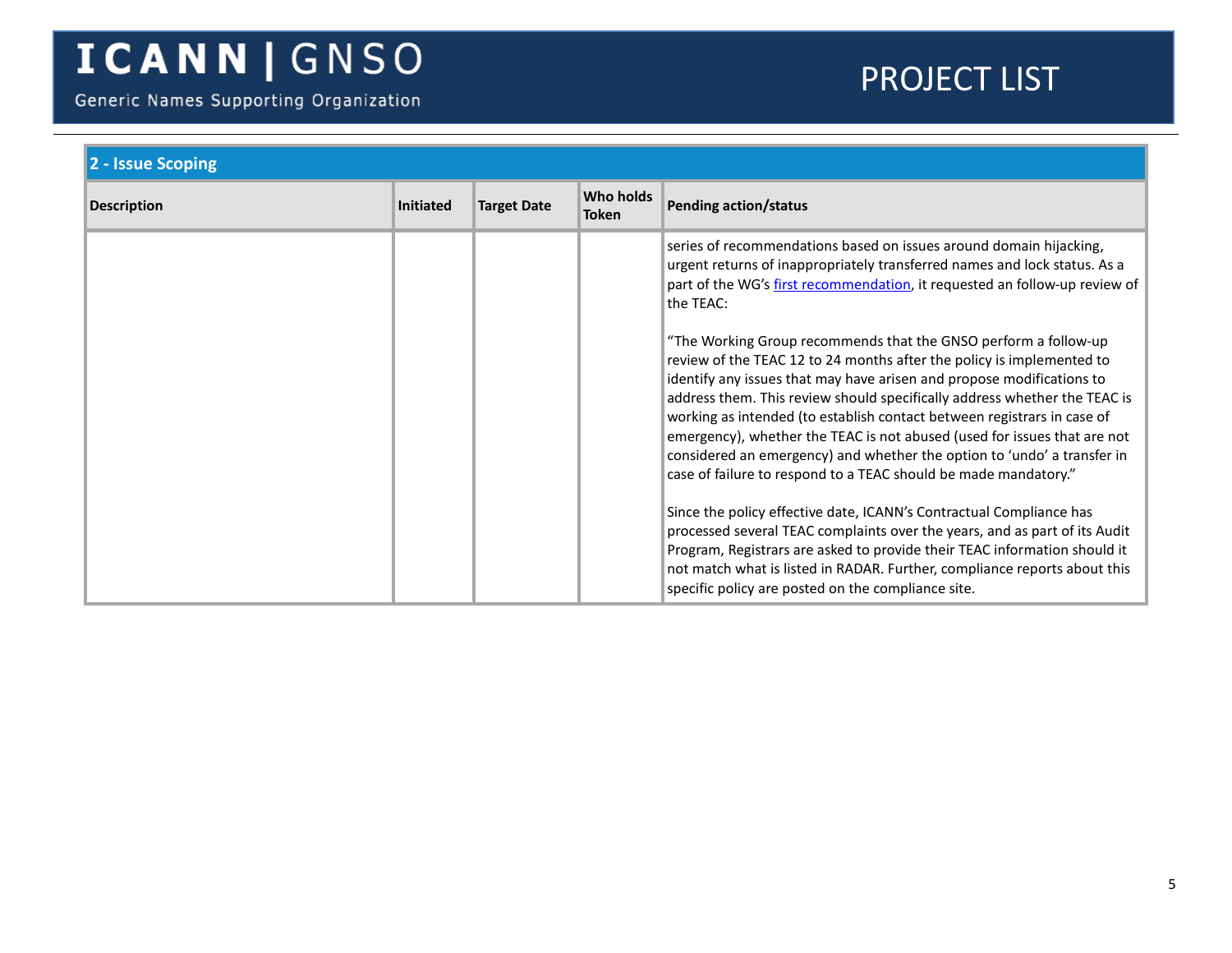| $\vert$ 3 – Initiation |           |                       |                       |
|------------------------|-----------|-----------------------|-----------------------|
| <b>Description</b>     | Initiated | Target Date Who holds | Pending action/status |
| - none -               |           |                       |                       |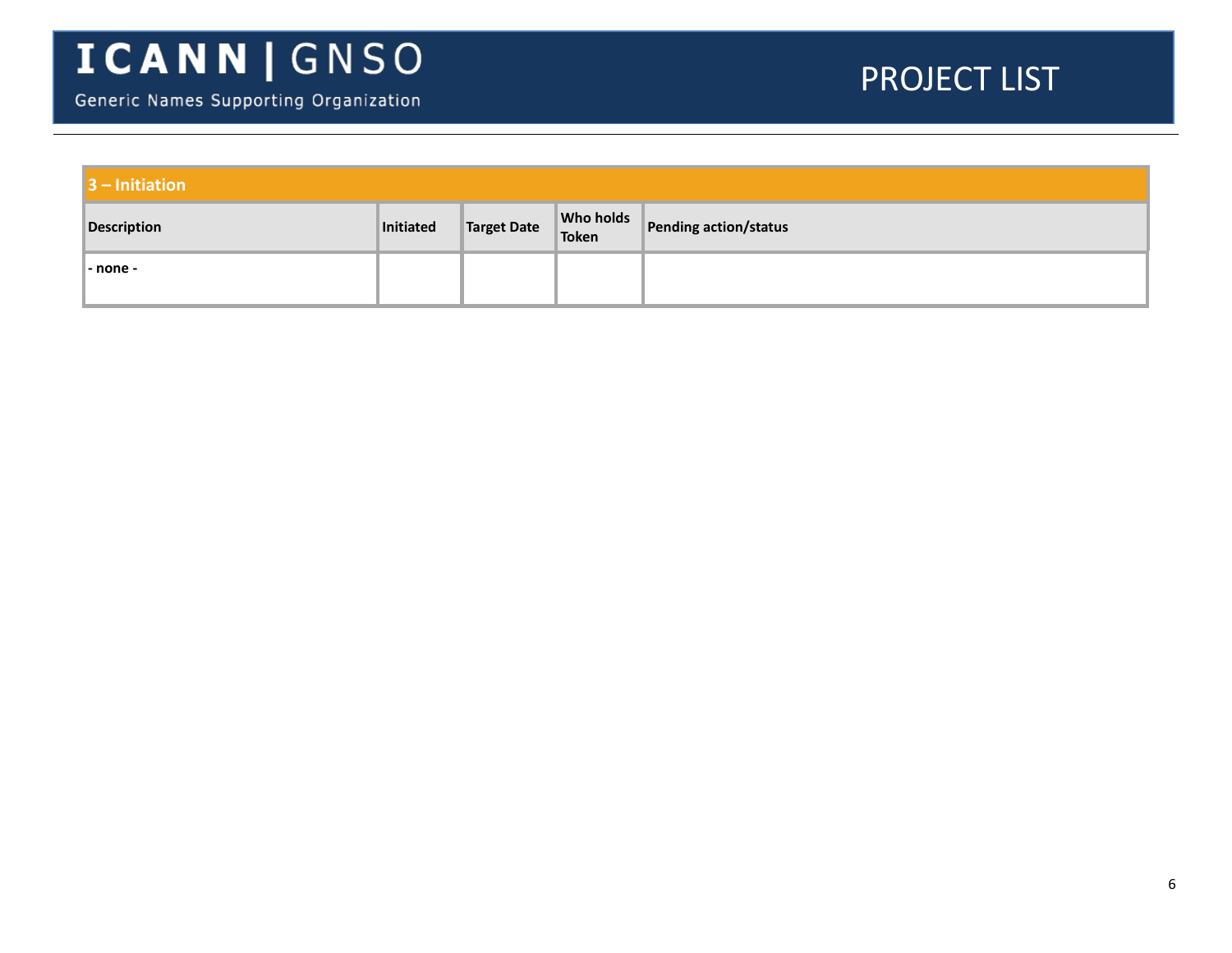<span id="page-6-1"></span><span id="page-6-0"></span>

| 4 - Working Group                                                                                                                                                                                                                                                                                                                                                                                                                                                                                                                                          |                 |                    |                                                   |                                                                                                                                                                                                                                                                                                                                                                                                                                                                                                                                                                                                                                                                                                                                                                                                                                                                                                                                                                                                                                                  |  |  |
|------------------------------------------------------------------------------------------------------------------------------------------------------------------------------------------------------------------------------------------------------------------------------------------------------------------------------------------------------------------------------------------------------------------------------------------------------------------------------------------------------------------------------------------------------------|-----------------|--------------------|---------------------------------------------------|--------------------------------------------------------------------------------------------------------------------------------------------------------------------------------------------------------------------------------------------------------------------------------------------------------------------------------------------------------------------------------------------------------------------------------------------------------------------------------------------------------------------------------------------------------------------------------------------------------------------------------------------------------------------------------------------------------------------------------------------------------------------------------------------------------------------------------------------------------------------------------------------------------------------------------------------------------------------------------------------------------------------------------------------------|--|--|
| <b>Description</b>                                                                                                                                                                                                                                                                                                                                                                                                                                                                                                                                         | Initiated       | <b>Target Date</b> | <b>Who holds</b><br><b>Token</b>                  | Pending action/status                                                                                                                                                                                                                                                                                                                                                                                                                                                                                                                                                                                                                                                                                                                                                                                                                                                                                                                                                                                                                            |  |  |
| <b>WHOIS Procedure Implementation Advisory</b><br>Group (WPIAG)<br>Chair: TBC<br>Council Liaison: Keith Drazek<br>Staff: TBC<br>The ICANN Procedure For Handling WHOIS<br>Conflicts with Privacy Law Implementation<br>Advisory Group (WHOIS Procedure IAG) is<br>tasked to provide the GNSO Council with<br>recommendations on how to address the<br>comments and input that have been received in<br>response to the public comment forum on the<br>Revised ICANN Procedure for<br>Handling WHOIS Conflicts with Privacy Law:<br>Process and Next Steps. | 2018-Feb-<br>22 | 2018-Jun-1         | <b>Staff</b>                                      | The GNSO Council adopted the charter for the ICANN Procedure For Handling<br>WHOIS Conflicts with Privacy Law Implementation Advisory Group (WHOIS<br>Procedure IAG) during its meeting on 22 February. The WHOIS Procedure IAG<br>is tasked to provide the GNSO Council with recommendations on how to<br>address the comments and input that have been received in response to the<br>public comment forum on the Revised ICANN Procedure for Handling WHOIS<br>Conflicts with Privacy Law: Process and Next Steps. Per the Council's<br>instructions, staff will circulate the call for volunteers on or after June 1, 2018<br>to the GNSO Stakeholder Groups with the request for each Stakeholder Group<br>to appoint up to 3 members to the IAG. Further, staff will to circulate<br>through the normal communication channels a call to the wider ICANN<br>community for volunteers for interested participants and observers to join the<br>IAG.                                                                                         |  |  |
| <b>Protection of International Organization</b><br><b>Names in All gTLDs PDP (Reconvened WG)</b><br><b>Chair: Thomas Rickert</b><br>Council liaison (interim): Heather Forrest<br>Staff: M. Wong, B. Cobb<br>This reconvened WG is tasked with providing<br>the GNSO Council with policy recommendation<br>changes, if any, as it pertains to the protection<br>of the Red Cross National Society and<br>International Movement designations that are<br>inconsistent with GAC Advice.                                                                     | 2017-May-<br>03 | 2018-Jul-30        | Reconvened<br>WG (for Red<br>Cross names<br>only) | At ICANN57 (Nov. 2016) in Hyderabad, the Board proposed that the GAC and<br>GNSO enter into a facilitated dialogue to try to resolve the outstanding issues<br>from the original PDP. Facilitated discussions took place at ICANN58 (Mar.<br>2017) in Copenhagen and were moderated by former Board member Bruce<br>Tonkin based on a set of Problem Statements and Briefing Papers reviewed by<br>the parties. Following the facilitated discussions, the GNSO passed a<br>resolution in May 2017 requesting that the original PDP WG be reconvened<br>using the GNSO's policy amendment process concerning a limited set of Red<br>Cross names.<br>The reconvened WG has reached preliminary agreement on the international<br>law basis for protecting Red Cross National Society names. The RCRC<br>representatives completed the definitive list of the 192 Red Cross Society's<br>identifiers to be protected, and the list is currently under review by the WG.<br>The WG's recommendations will be published for public comment before a |  |  |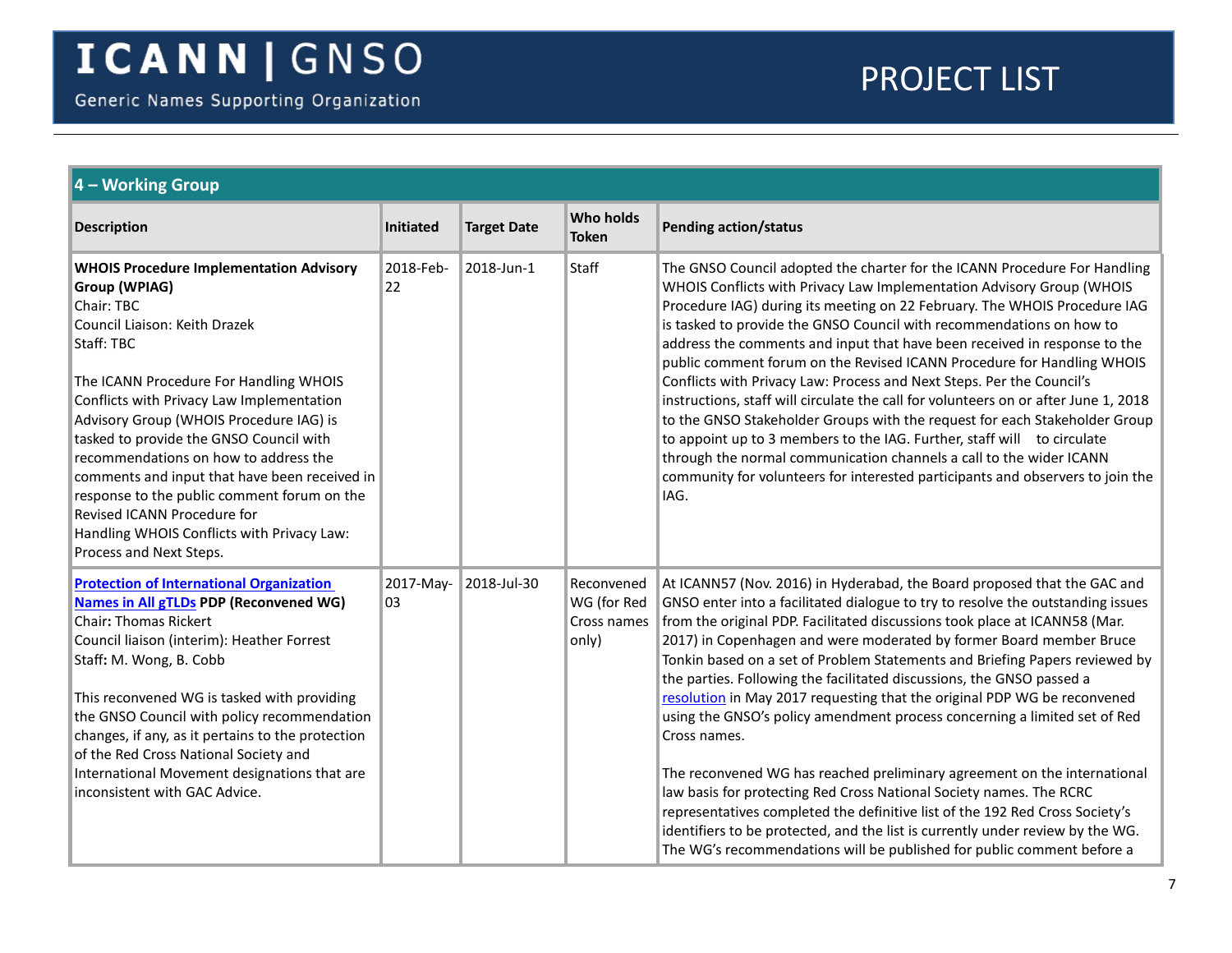Generic Names Supporting Organization

<span id="page-7-1"></span><span id="page-7-0"></span>

| $\vert$ 4 – Working Group                                                                                                                                                                                                                                                                                                                                                                                                                                                                                                                                                                                                                                                                                                                                                                                                                                                              |                 |                    |                           |                                                                                                                                                                                                                                                                                                                                                                                                                                                                                                                                                                                                                                                                                                                                                                                                                                                                                                                                                                                                                                                                                                                                                                                                                                                                                                       |  |  |
|----------------------------------------------------------------------------------------------------------------------------------------------------------------------------------------------------------------------------------------------------------------------------------------------------------------------------------------------------------------------------------------------------------------------------------------------------------------------------------------------------------------------------------------------------------------------------------------------------------------------------------------------------------------------------------------------------------------------------------------------------------------------------------------------------------------------------------------------------------------------------------------|-----------------|--------------------|---------------------------|-------------------------------------------------------------------------------------------------------------------------------------------------------------------------------------------------------------------------------------------------------------------------------------------------------------------------------------------------------------------------------------------------------------------------------------------------------------------------------------------------------------------------------------------------------------------------------------------------------------------------------------------------------------------------------------------------------------------------------------------------------------------------------------------------------------------------------------------------------------------------------------------------------------------------------------------------------------------------------------------------------------------------------------------------------------------------------------------------------------------------------------------------------------------------------------------------------------------------------------------------------------------------------------------------------|--|--|
| <b>Description</b>                                                                                                                                                                                                                                                                                                                                                                                                                                                                                                                                                                                                                                                                                                                                                                                                                                                                     | Initiated       | <b>Target Date</b> | Who holds<br><b>Token</b> | <b>Pending action/status</b>                                                                                                                                                                                                                                                                                                                                                                                                                                                                                                                                                                                                                                                                                                                                                                                                                                                                                                                                                                                                                                                                                                                                                                                                                                                                          |  |  |
|                                                                                                                                                                                                                                                                                                                                                                                                                                                                                                                                                                                                                                                                                                                                                                                                                                                                                        |                 |                    |                           | final report is submitted to the GNSO Council with a target date of end-July or<br>early August 2018.                                                                                                                                                                                                                                                                                                                                                                                                                                                                                                                                                                                                                                                                                                                                                                                                                                                                                                                                                                                                                                                                                                                                                                                                 |  |  |
| <b>New gTLD Auction Proceeds Cross-Community</b><br><b>Working Group (CCWG)</b><br>Co-Chairs: Ching Chiao (ccNSO); Erika Mann<br>(GNSO)<br>Staff: M. Konings (GNSO), J. Braeken (ccNSO)<br>This CCWG is tasked with developing a<br>proposal(s) for consideration by its Chartering<br>Organizations on the mechanism that should be<br>developed in order to allocate the new gTLD<br>Auction Proceeds. As part of this proposal, the<br>CCWG is also expected to consider the scope of<br>fund allocation, due diligence requirements<br>that preserve ICANN's tax status as well as how<br>to deal with directly related matters such as<br>potential or actual conflicts of interest. The<br>CCWG will not make any recommendations or<br>determinations with regards to specific funding<br>decisions (i.e. which specific organizations or<br>projects are to be funded or not). | 2016-Mar-<br>10 | Ongoing            | <b>CCWG</b>               | The CCWG held its first meeting on 26 January 2017 and has started meeting<br>on a weekly basis to meet its target of delivering an Initial Report for public<br>comment by ICANN62 (June 2018). The latest version of the work plan can be<br>found here: https://community.icann.org/x/dUPwAw. The CCWG commenced<br>its work on stage 3 - compiling a list of possible mechanisms that could be<br>considered by CCWG during its F2F meeting at ICANN60 (November 2017).<br>Following that, the CCWG reached out to external experts with a set of<br>questions in relation to the different mechanisms that have been identified, to<br>help inform deliberations. Review of responses and engagement with external<br>experts commenced during its meeting on 10 March 2018 at ICANN61. Input<br>received to date can be reviewed here:<br>https://community.icann.org/x/BSW8B. Based on the input received from<br>external experts, the CCWG is now conducting a straw poll survey to<br>determine whether it is possible to prioritize one or more of the four<br>mechanisms identified for further consideration. To review the status of<br>deliberation on the different charter questions as well as preliminary<br>agreements reached to date, see https://community.icann.org/x/PNrRAw. |  |  |
| <b>Cross Community Working Group on</b><br><b>Enhancing ICANN Accountability</b><br>Co-Chairs: Jordan Carter (ccNSO), Thomas<br>Rickert (GNSO), Tijani Ben Jemaa (ALAC)<br>Staff: B. Turcotte<br>This CCWG is expected to deliver proposals that<br>would enhance ICANN's accountability towards<br>all stakeholders. In Work Stream 1, it identified                                                                                                                                                                                                                                                                                                                                                                                                                                                                                                                                  | 2016-Jun-<br>26 | <b>June 2018</b>   | <b>CCWG</b>               | The CCWG-WS2 commenced work on Work Stream 2 (WS2) at ICANN56 (June<br>2016). It is addressing the remaining nine issues that were deferred from WS1<br>(i.e. Diversity, Guidelines for Good Faith Conduct, Human Rights, Jurisdiction,<br>Ombudsman, Reviewing the Cooperative Engagement Process (CEP), SO/AC<br>Accountability, Staff Accountability, and Transparency). The CCWG has<br>submitted its final report for public comment, which closed on 11 May 2018.<br>The CCWG-WS2 intends to submit its Final Report to the Chartering<br>Organizations by ICANN62, June 2018.                                                                                                                                                                                                                                                                                                                                                                                                                                                                                                                                                                                                                                                                                                                  |  |  |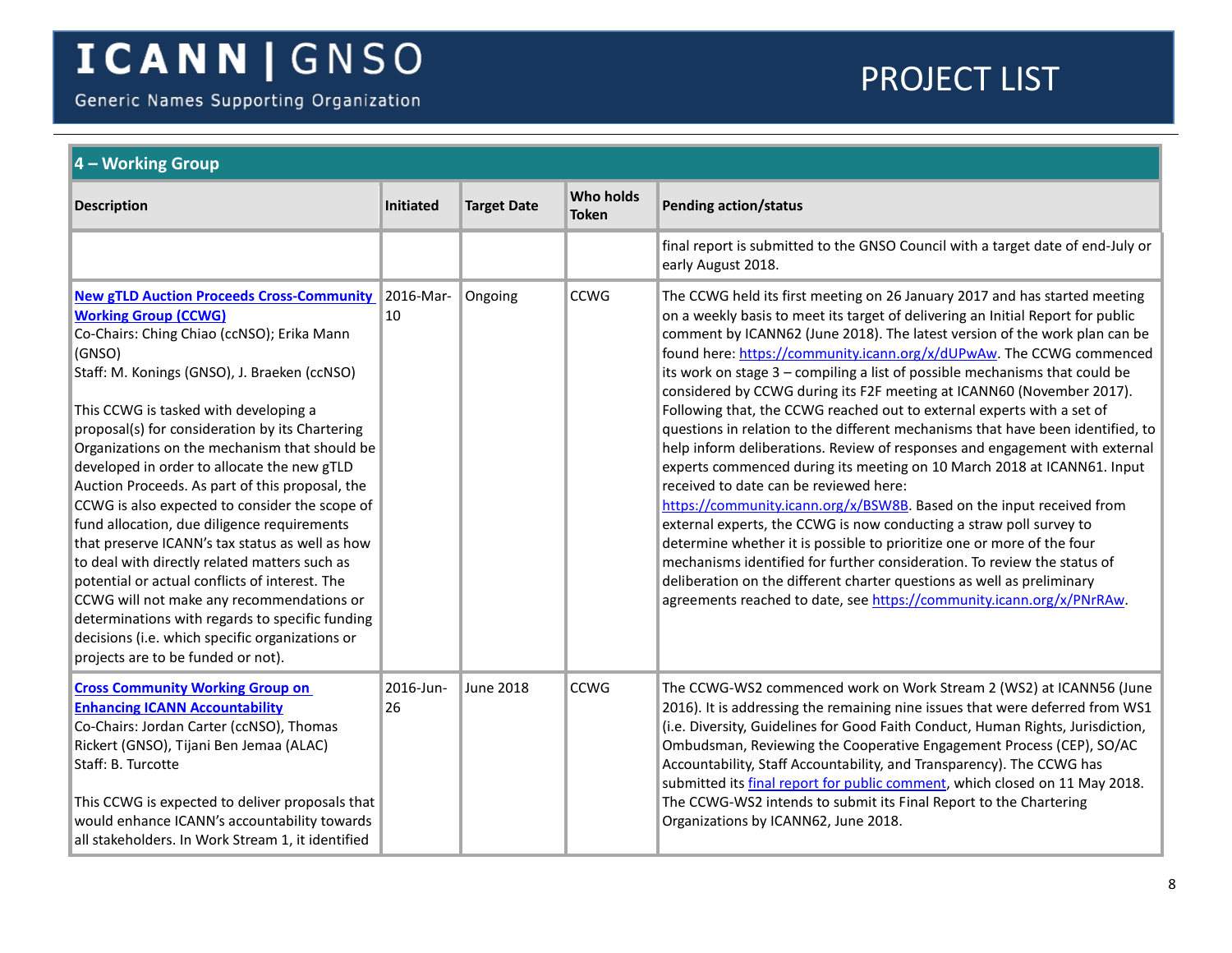Generic Names Supporting Organization

<span id="page-8-0"></span>

| $\vert$ 4 – Working Group                                                                                                                                                                                                                                                                                                                                                                                                                                                                                                                                                                                                                                                                                                                              |                  |                    |                           |                                                                                                                                                                                                                                                                                                                                                                                                                                                                                                                                                                                                                                                                                                                                                                                                                                                                                                                                                                                                                                                                                                                                                                                                                                                                                                                                                                                                                                                                                                                                                                                                                                                                                                                                                                                                                                              |  |
|--------------------------------------------------------------------------------------------------------------------------------------------------------------------------------------------------------------------------------------------------------------------------------------------------------------------------------------------------------------------------------------------------------------------------------------------------------------------------------------------------------------------------------------------------------------------------------------------------------------------------------------------------------------------------------------------------------------------------------------------------------|------------------|--------------------|---------------------------|----------------------------------------------------------------------------------------------------------------------------------------------------------------------------------------------------------------------------------------------------------------------------------------------------------------------------------------------------------------------------------------------------------------------------------------------------------------------------------------------------------------------------------------------------------------------------------------------------------------------------------------------------------------------------------------------------------------------------------------------------------------------------------------------------------------------------------------------------------------------------------------------------------------------------------------------------------------------------------------------------------------------------------------------------------------------------------------------------------------------------------------------------------------------------------------------------------------------------------------------------------------------------------------------------------------------------------------------------------------------------------------------------------------------------------------------------------------------------------------------------------------------------------------------------------------------------------------------------------------------------------------------------------------------------------------------------------------------------------------------------------------------------------------------------------------------------------------------|--|
| <b>Description</b>                                                                                                                                                                                                                                                                                                                                                                                                                                                                                                                                                                                                                                                                                                                                     | <b>Initiated</b> | <b>Target Date</b> | Who holds<br><b>Token</b> | <b>Pending action/status</b>                                                                                                                                                                                                                                                                                                                                                                                                                                                                                                                                                                                                                                                                                                                                                                                                                                                                                                                                                                                                                                                                                                                                                                                                                                                                                                                                                                                                                                                                                                                                                                                                                                                                                                                                                                                                                 |  |
| those mechanisms that must be in place or<br>committed to before the IANA Stewardship<br>Transition occurs. Currently, in Work Stream 2 it<br>is considering those mechanisms for which a<br>timeline for implementation extends beyond<br>the IANA Stewardship Transition.                                                                                                                                                                                                                                                                                                                                                                                                                                                                            |                  |                    |                           |                                                                                                                                                                                                                                                                                                                                                                                                                                                                                                                                                                                                                                                                                                                                                                                                                                                                                                                                                                                                                                                                                                                                                                                                                                                                                                                                                                                                                                                                                                                                                                                                                                                                                                                                                                                                                                              |  |
| <b>Rights Protection Mechanisms (RPMs) in All</b><br>gTLDs PDP<br>Co-Chair(s): Philip Corwin, Kathy Kleiman, Brian<br>Beckham (provisional appointment)<br>Council Liaison: Paul McGrady<br>Community Liaisons (to/from the New gTLD<br>Subsequent Procedures PDP WG): Robin Gross,<br>Susan Payne<br>Staff: M. Wong, J. Hedlund, A. Liang<br>This WG is tasked to review all the RPMs that<br>have been developed by ICANN in a two-<br>phased PDP. By the end of its work, the WG will<br>be expected to also have considered the<br>overarching issue as to whether or not the<br>RPMs collectively fulfil their purposes or<br>whether additional policy recommendations<br>will be necessary, including to clarify and unify<br>the policy goals. | 2011-Feb-<br>03  | Ongoing            | WG                        | On 28 February 2016, the GNSO Council voted to initiate this Policy<br>Development Process (PDP) and adopted a revised Working Group Charter in<br>March (https://community.icann.org/x/2CWAAw). The PDP is being conducted<br>in two phases, beginning with the RPMs developed for the 2012 New gTLD<br>Program, with the 1999 Uniform Domain Name Dispute Resolution Policy to<br>follow in Phase 2. The WG has completed an initial review of the Trademark<br>Post-Delegation Dispute Resolution Procedure (TM-PDDRP), and much of the<br>TMCH structure and operations. For the Sunrise and Trademark Claims RPMs,<br>the GNSO Council approved an extensive data request in the form prescribed<br>by the 2015 Data & Metrics for Policy Making Working Group at its 20<br>September 2017 meeting. Staff has completed evaluation of the proposals<br>submitted under the Request for Proposal that closed in March, and is<br>finalizing contract negotiations with the selected vendor. Staff continues to<br>compile quantitative data on Sunrise registrations, Trademark Claims and<br>Uniform Rapid Suspension filings to complement the surveys. Some additional<br>data collection needs relating to additional voluntary marketplace RPMs being<br>offered by a few registry operators have also been identified.<br>In the interim, the WG began to review the Uniform Rapid Suspension<br>procedure (URS) through the use of three additional Sub Teams to take on<br>various aspects of this work. It is aiming to complete initial data collection for<br>the URS review by ICANN62, following which it hopes to review results from<br>the Sunrise and Claims surveys.<br>As a result of the time required to complete the full data collection effort, the<br>WG is likely to be working on Phase 1 through early 2019. |  |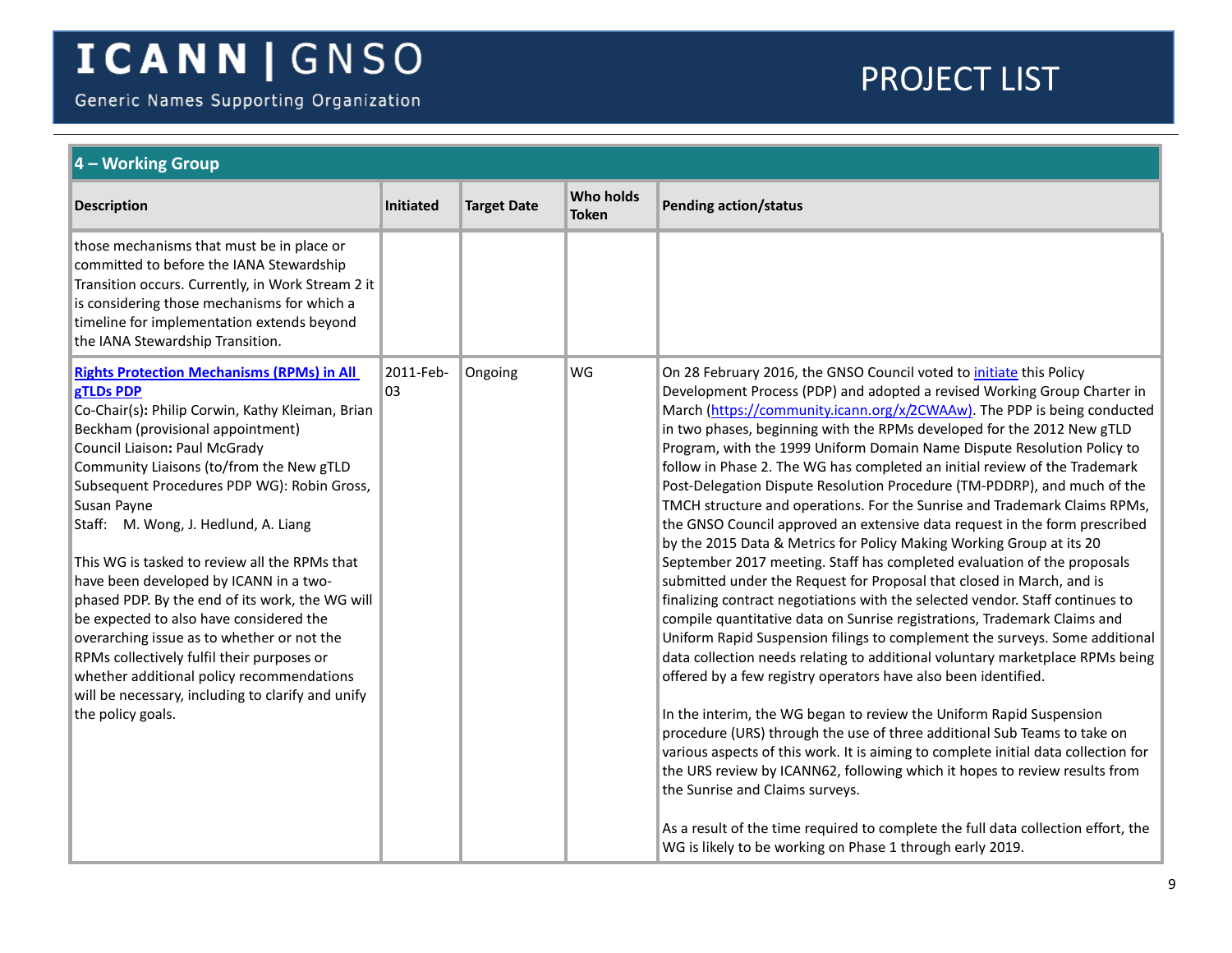Generic Names Supporting Organization

<span id="page-9-1"></span><span id="page-9-0"></span>

| 4 - Working Group                                                                                                                                                                                                                                                                                                                                                                                                                                                                                                                                                                                                                                                                                                                                                                                                                                                                                                                                       |                  |                    |                                  |                                                                                                                                                                                                                                                                                                                                                                                                                                                                                                                                                                                                                                                                                                                                                                                                                                                                                                                                                                                                                                                                                                                                                                                                                                                                       |  |  |  |
|---------------------------------------------------------------------------------------------------------------------------------------------------------------------------------------------------------------------------------------------------------------------------------------------------------------------------------------------------------------------------------------------------------------------------------------------------------------------------------------------------------------------------------------------------------------------------------------------------------------------------------------------------------------------------------------------------------------------------------------------------------------------------------------------------------------------------------------------------------------------------------------------------------------------------------------------------------|------------------|--------------------|----------------------------------|-----------------------------------------------------------------------------------------------------------------------------------------------------------------------------------------------------------------------------------------------------------------------------------------------------------------------------------------------------------------------------------------------------------------------------------------------------------------------------------------------------------------------------------------------------------------------------------------------------------------------------------------------------------------------------------------------------------------------------------------------------------------------------------------------------------------------------------------------------------------------------------------------------------------------------------------------------------------------------------------------------------------------------------------------------------------------------------------------------------------------------------------------------------------------------------------------------------------------------------------------------------------------|--|--|--|
| <b>Description</b>                                                                                                                                                                                                                                                                                                                                                                                                                                                                                                                                                                                                                                                                                                                                                                                                                                                                                                                                      | <b>Initiated</b> | <b>Target Date</b> | <b>Who holds</b><br><b>Token</b> | Pending action/status                                                                                                                                                                                                                                                                                                                                                                                                                                                                                                                                                                                                                                                                                                                                                                                                                                                                                                                                                                                                                                                                                                                                                                                                                                                 |  |  |  |
| <b>New gTLD Subsequent Procedures PDP</b><br>Co-Chair(s): Cheryl Langdon-Orr and Jeff<br>Neuman<br>Council Liaison: Donna Austin and Keith Drazek<br>Community Liaisons (to/from the RPM Review<br>PDP WG): Robin Gross, Susan Payne<br>Community Liaison (to/from CCT-RT): Carlos<br>Raúl Gutiérrez<br>Staff: S. Chan, J. Hedlund, E. Barabas<br>This WG is tasked with calling upon the<br>community's collective experiences from the<br>2012 New gTLD Program round to determine<br>what, if any changes may need to be made to<br>the existing 2007 Introduction of New Generic<br>Top-Level Domains policy recommendations.<br>Those policy recommendations will remain in<br>place for subsequent rounds unless modified<br>via a PDP. The work of this WG follows the<br>efforts of the New gTLD Subsequent Procedures<br>Discussion Group (DG), which identified a set of<br>issues for a future PDP-WG to consider in their<br>deliberations. | 2014-Jun-<br>25  | Ongoing            | WG                               | The WG was chartered by the GNSO Council in January 2016<br>(https://community.icann.org/x/KAp1Aw). It has completed preliminary<br>deliberations on a set of overarching topics and 30+ additional topics<br>identified in the WG's charter. These additional issue areas have been<br>addressed through a series of Work Track Sub Teams (WTs 1-4). The WG has<br>considered input received from the community through two rounds of<br>community comment and is now finalizing preliminary recommendations,<br>options, and questions for community input to include in the Initial Report.<br>The WG's goal is to complete its Initial Report and publish it for public<br>comment in May 2018.<br>The PDP also includes a Work Track 5, which addresses geographic names at<br>the top level. WT5, operating under an inclusive leadership structure but<br>nonetheless operating under GNSO Operating Procedures, has completed its<br>Terms of Reference, developed a work plan, and made progress on substantive<br>deliberations through bi-weekly meetings. As WT5 was formed later than the<br>other Work Tracks and is therefore on a different timeline than other parts of<br>the PDP, it is seeking to publish a separate Initial Report in July 2018. |  |  |  |
| PDP on the next generation gTLD Registration<br><b>Directory Service to replace WHOIS</b><br>Chair: Chuck Gomes (resigned)<br>Vice-Chairs: David Cake, Michele Neylon, Susan<br>Kawaguchi, Marc Anderson<br><b>Council liaison: TBC</b><br>Staff: M. Konings, L. Phifer, C. Tubergen<br>The WG is tasked to provide the GNSO Council                                                                                                                                                                                                                                                                                                                                                                                                                                                                                                                                                                                                                    | 2012-Nov-<br>8   | Ongoing            | WG                               | The PDP Working Group was chartered in November 2015<br>(https://community.icann.org/x/E4xIAw) and first convened at the end of<br>January 2016. The WG continues to refine its Work Plan (see<br>https://community.icann.org/x/olxlAw). The Working Group has compiled a<br>list of possible requirements for gTLD registration directory services, providing<br>a foundation upon which to recommend answers to these two questions:<br>What are the fundamental requirements for gTLD registration data and<br>directory services, and is a new policy framework and next-generation RDS<br>needed to address these requirements? Triage on the list of possible                                                                                                                                                                                                                                                                                                                                                                                                                                                                                                                                                                                                   |  |  |  |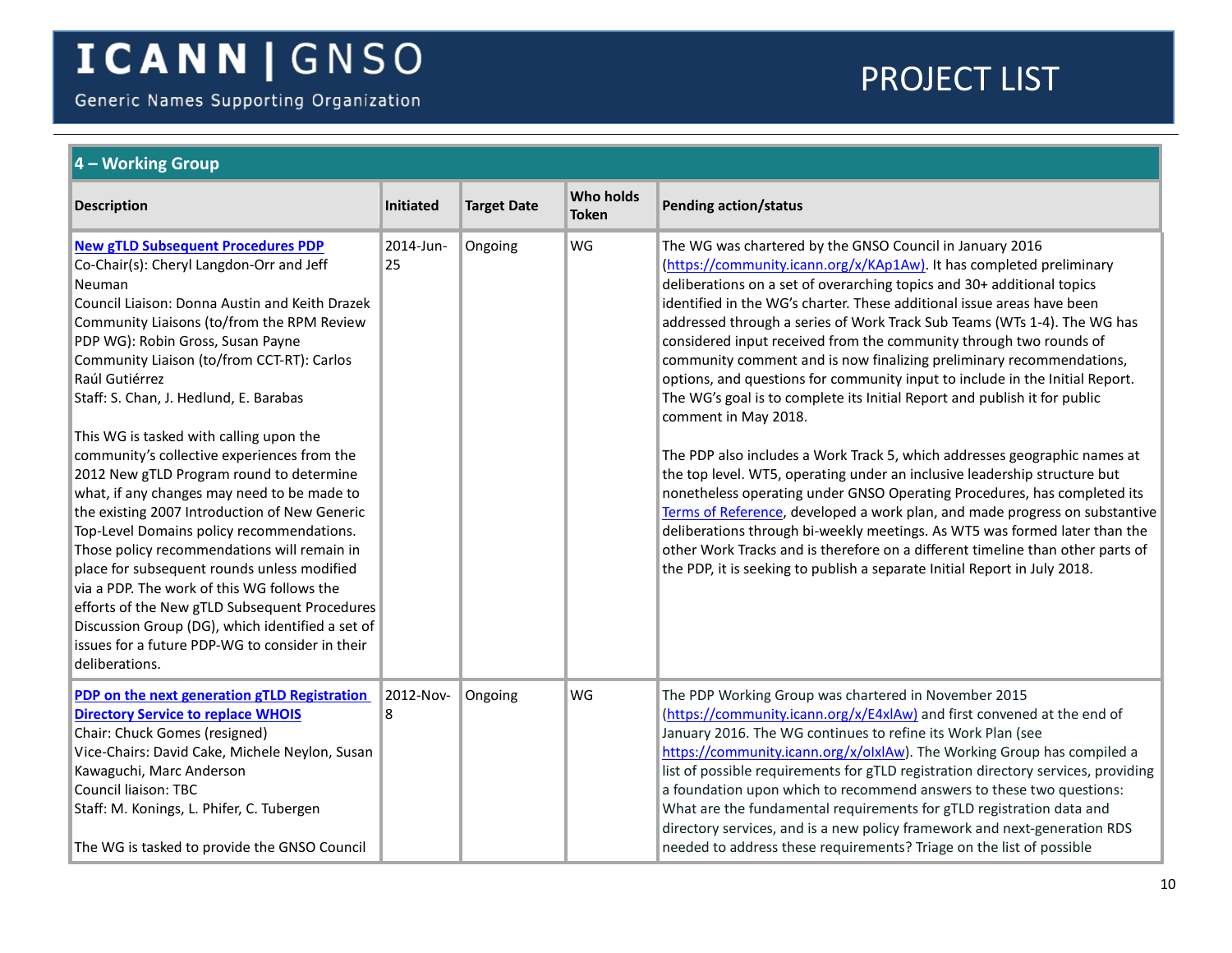Generic Names Supporting Organization

<span id="page-10-0"></span>

| 4 – Working Group                                                                                                                                                                                                                                                                                                                                                                                                                                                                                                                                                                               |                 |                    |                           |                                                                                                                                                                                                                                                                                                                                                                                                                                                                                                                                                                                                                                                                                                                                                                                                                                                                                                                                                                                                                                                                                                                                                                                                                     |  |  |
|-------------------------------------------------------------------------------------------------------------------------------------------------------------------------------------------------------------------------------------------------------------------------------------------------------------------------------------------------------------------------------------------------------------------------------------------------------------------------------------------------------------------------------------------------------------------------------------------------|-----------------|--------------------|---------------------------|---------------------------------------------------------------------------------------------------------------------------------------------------------------------------------------------------------------------------------------------------------------------------------------------------------------------------------------------------------------------------------------------------------------------------------------------------------------------------------------------------------------------------------------------------------------------------------------------------------------------------------------------------------------------------------------------------------------------------------------------------------------------------------------------------------------------------------------------------------------------------------------------------------------------------------------------------------------------------------------------------------------------------------------------------------------------------------------------------------------------------------------------------------------------------------------------------------------------|--|--|
| <b>Description</b>                                                                                                                                                                                                                                                                                                                                                                                                                                                                                                                                                                              | Initiated       | <b>Target Date</b> | Who holds<br><b>Token</b> | Pending action/status                                                                                                                                                                                                                                                                                                                                                                                                                                                                                                                                                                                                                                                                                                                                                                                                                                                                                                                                                                                                                                                                                                                                                                                               |  |  |
| with recommendations on the following two<br>questions as part of phase 1: What are the<br>fundamental requirements for gTLD registration<br>data and is a new policy framework and next-<br>generation RDS needed to address these<br>requirements?                                                                                                                                                                                                                                                                                                                                            |                 |                    |                           | requirements was completed and deliberations on the list of possible<br>requirements commenced at ICANN57 (Nov 2016). However, the WG decided<br>to first focus on a number of key concepts which are intended to facilitate the<br>deliberations on the list of possible requirements. For ICANN61 (Mar 2018),<br>the WG focused on purposes for which it formed seven drafting teams to<br>further develop the purposes identified in the EWG Final Report. The WG has<br>paused its weekly meetings and confirmed it will not be meeting at ICANN62<br>(June 2018), as it awaits further direction from the GNSO Council and ICANN<br>Board with respect to how the WG's efforts may be affected by concurrent<br>GDPR compliance efforts.<br>The WG tentative agreements achieved to date can be found here:<br>https://community.icann.org/x/p4xlAw, and an updated PDP WG newsletter<br>has been published, and can be found here:<br>https://community.icann.org/x/ RmOAw.                                                                                                                                                                                                                                   |  |  |
| <b>Curative Rights Protections for IGO/INGOs PDP</b><br>Co-Chair(s): Philip Corwin, Petter Rindforth<br>Council Liaison: Susan Kawaguchi<br>Staff: M. Wong, S. Chan<br>This WG is tasked with providing the GNSO<br>Council with recommendations as to whether<br>to amend the UDRP and URS to allow access to<br>and use of these mechanisms by IGOs and<br>INGOs and, if so in what respects or whether a<br>separate, narrowly-tailored dispute resolution<br>procedure that takes into account the particular<br>needs and specific circumstances of IGOs and<br>INGOs should be developed. | 2014-Jun-<br>05 | Ongoing            | WG                        | Based on the recommendation of the IGO-INGO PDP Working Group in 2013,<br>the GNSO Council resolved to initiate a PDP on the specific topic of curative<br>rights, and chartered the WG in June 2014<br>(https://community.icann.org/x/77rhAg). The PDP WG is tasked to explore<br>possible amendments to the Uniform Domain Name Dispute Resolution Policy<br>(UDRP) and the Uniform Rapid Suspension procedure (URS) to address the<br>specific needs of International Governmental Organizations (IGOs) and<br>International Non-Governmental Organizations (INGOs). The WG's preliminary<br>recommendations and its Initial Report were published for public comment on<br>20 January 2017 (see https://www.icann.org/public-comments/igo-ingo-crp-<br>access-initial-2017-01-20-en). The WG modified certain initial<br>recommendations as a result of the comments received. It continues to try to<br>reach consensus on a remaining recommendation to deal with IGO<br>jurisdictional immunity and registrants' rights to file court proceedings. To<br>resolve a procedural appeal filed by a WG member under the GNSO WG<br>Guidelines, the Council liaison to the WG has begun actively facilitating the |  |  |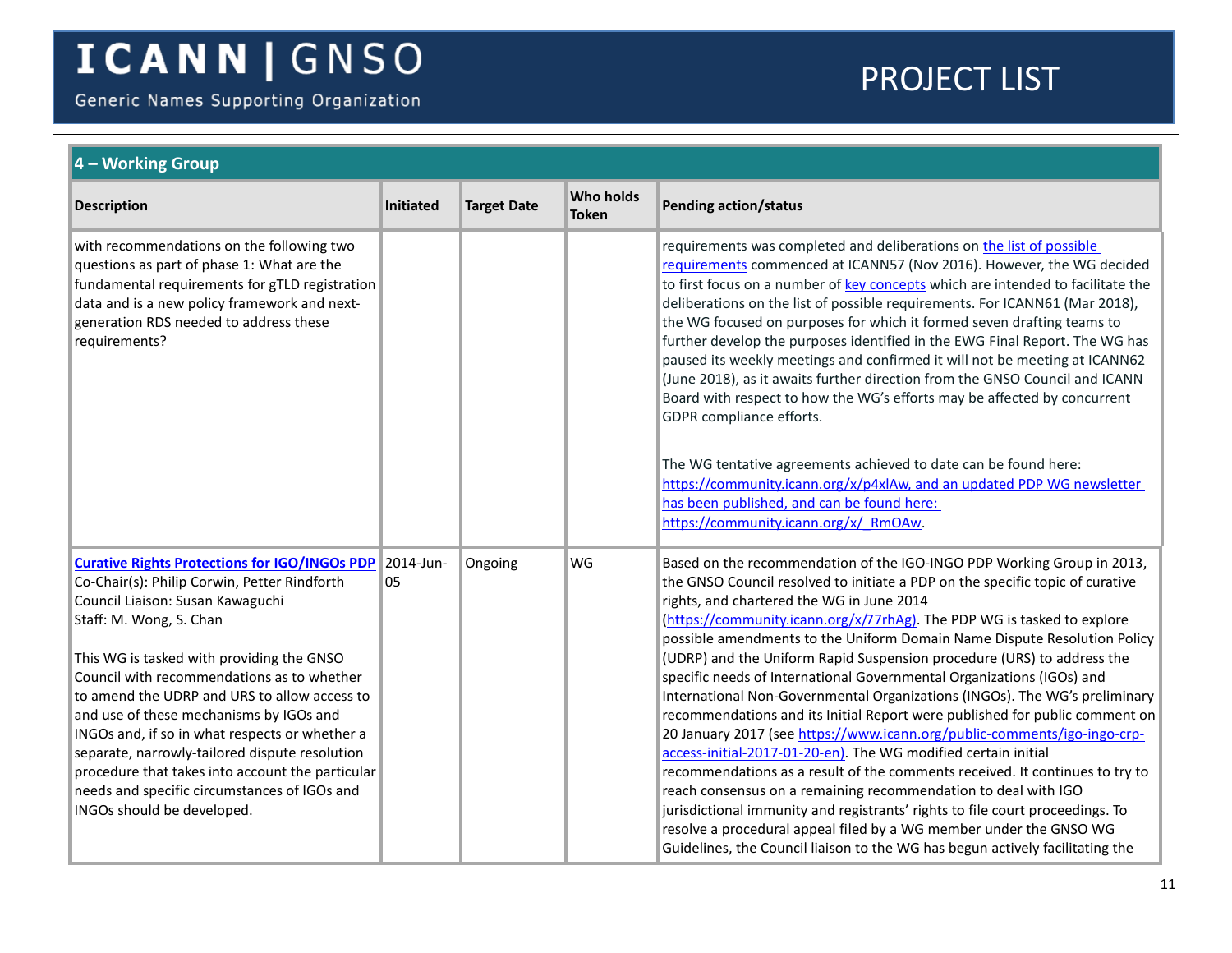Generic Names Supporting Organization

| 4 - Working Group  |                  |                    |                           |                                                                                                                                            |  |
|--------------------|------------------|--------------------|---------------------------|--------------------------------------------------------------------------------------------------------------------------------------------|--|
| <b>Description</b> | <b>Initiated</b> | <b>Target Date</b> | Who holds<br><b>Token</b> | Pending action/status                                                                                                                      |  |
|                    |                  |                    |                           | WG's discussions and is working with staff and the group to try to complete a<br>Final Report in time for the Council's June 2018 meeting. |  |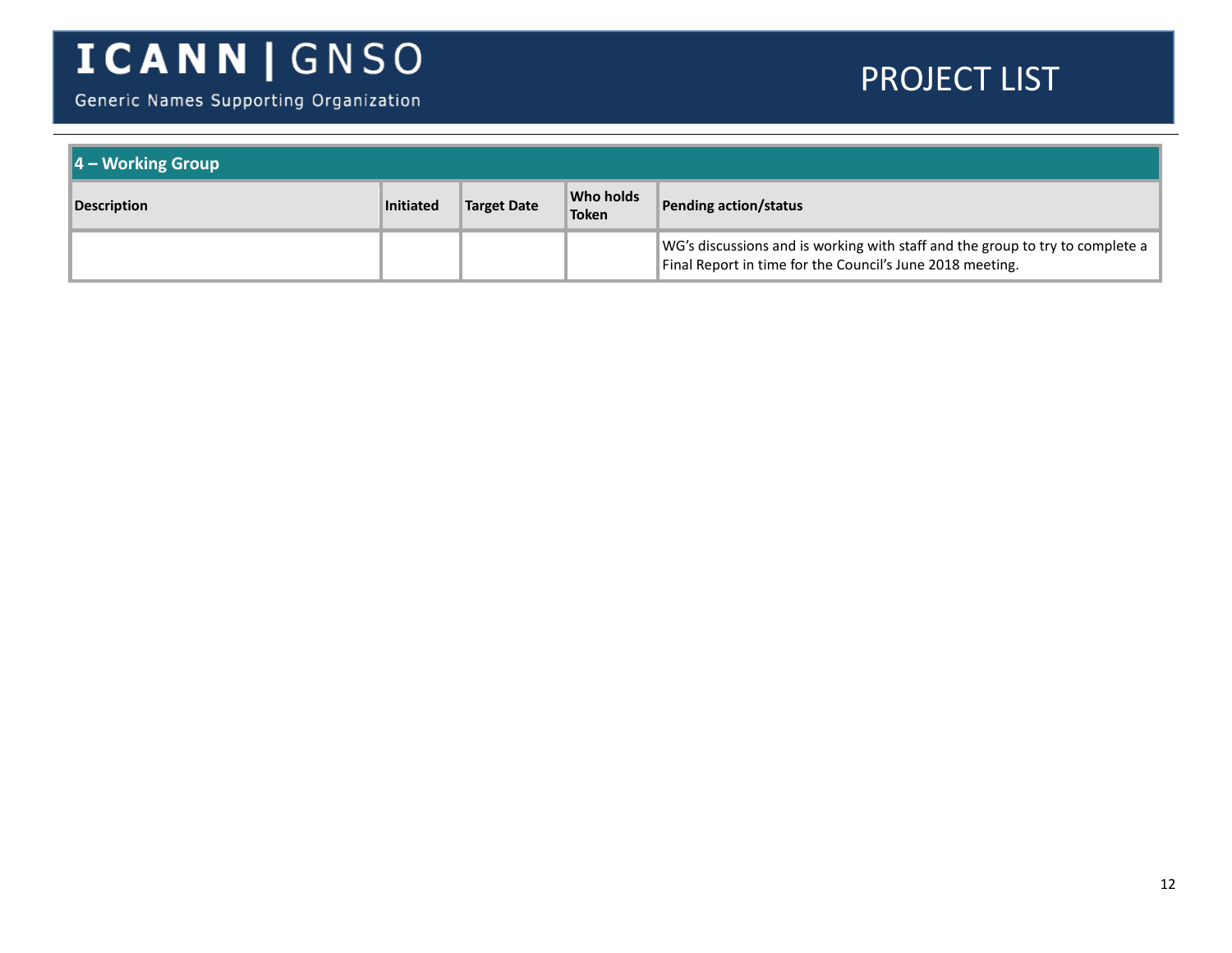| 5 - Council Deliberation |           |             |                    |                       |  |  |
|--------------------------|-----------|-------------|--------------------|-----------------------|--|--|
| <b>Description</b>       | Initiated | Target Date | Who holds<br>Token | Pending action/status |  |  |
| - None -                 |           |             |                    |                       |  |  |
|                          |           |             |                    |                       |  |  |
|                          |           |             |                    |                       |  |  |
|                          |           |             |                    |                       |  |  |
|                          |           |             |                    |                       |  |  |
|                          |           |             |                    |                       |  |  |
|                          |           |             |                    |                       |  |  |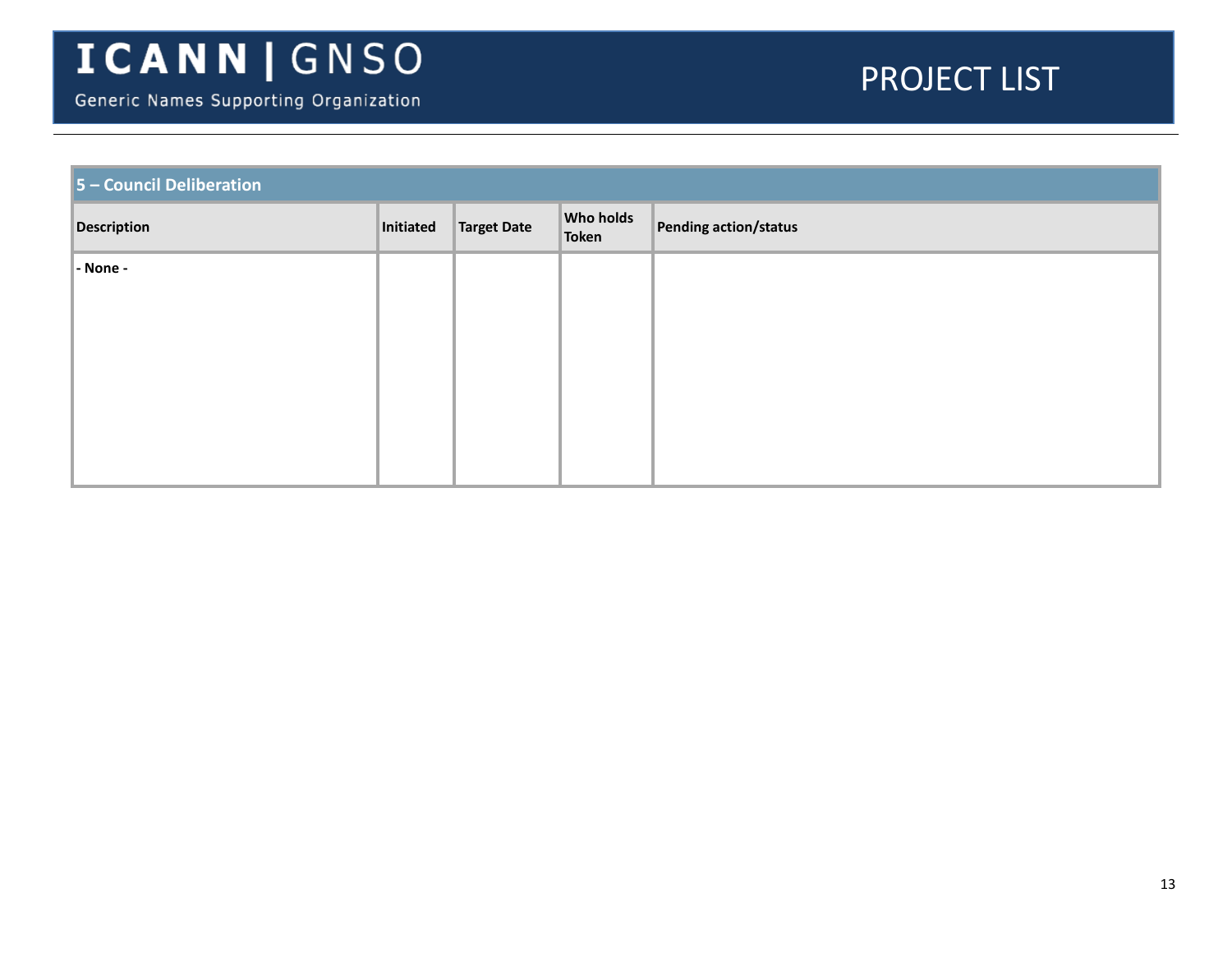<span id="page-13-1"></span><span id="page-13-0"></span>

| 6 - Board Vote                                                                                                                                                                                                                                                                                                                                                                                                                                                                                                                                                                                             |                  |                    |                           |                                                                                                                                                                                                                                                                                                                                                                                                                                                                                                                                                                                                                                                                                                                                                                                                                                                                                                                                                                                                                                                                                                                                                                                                                                      |  |  |
|------------------------------------------------------------------------------------------------------------------------------------------------------------------------------------------------------------------------------------------------------------------------------------------------------------------------------------------------------------------------------------------------------------------------------------------------------------------------------------------------------------------------------------------------------------------------------------------------------------|------------------|--------------------|---------------------------|--------------------------------------------------------------------------------------------------------------------------------------------------------------------------------------------------------------------------------------------------------------------------------------------------------------------------------------------------------------------------------------------------------------------------------------------------------------------------------------------------------------------------------------------------------------------------------------------------------------------------------------------------------------------------------------------------------------------------------------------------------------------------------------------------------------------------------------------------------------------------------------------------------------------------------------------------------------------------------------------------------------------------------------------------------------------------------------------------------------------------------------------------------------------------------------------------------------------------------------|--|--|
| <b>Description</b>                                                                                                                                                                                                                                                                                                                                                                                                                                                                                                                                                                                         | <b>Initiated</b> | <b>Target Date</b> | <b>Who holds</b><br>Token | <b>Pending action/status</b>                                                                                                                                                                                                                                                                                                                                                                                                                                                                                                                                                                                                                                                                                                                                                                                                                                                                                                                                                                                                                                                                                                                                                                                                         |  |  |
| <b>GNSO Rights &amp; Obligations under Revised</b><br><b>ICANN Bylaws Drafting Team (DT)</b><br><b>Recommendations</b><br>Chair: Steve DelBianco<br>Staff: M. Wong, J. Hedlund, M. Konings<br>This DT was created to work with ICANN staff<br>to identify the GNSO's new rights and<br>obligations under the revised ICANN Bylaws,<br>and to prepare an implementation plan for the<br>GNSO Council's consideration.                                                                                                                                                                                       | 2016-Jun-<br>30  | <b>June 2018</b>   | Board                     | On 30 January 2018, the GNSO Council adopted the revised GNSO Operating<br>Procedures and recommended to the ICANN Board the modification of the<br>ICANN Bylaws to include a set of additional GNSO voting thresholds in relation<br>to the post-transition roles and responsibilities of the GNSO as a member of<br>the Empowered Community. These proposed changes to the ICANN Bylaws will<br>need to be posted for public comment prior to ICANN Board consideration. The<br>ICANN Board approved a resolution on 15 March 2018 at ICANN61 to direct<br>staff to post the proposed additions to the ICANN Bylaws for public comment.<br>Staff has initiated a 40-day public comment period that closed on 05 May 2018.<br>The ICANN Board considered the comments and adopted the proposed<br>additions during its meeting on 13 May. Subsequently, Staff circulated a follow<br>up document on 17 May which outlines the additional proposed steps to be<br>taken to ensure preparedness as well as facilitate the ability for the GNSO<br>Council to act in relation to the new roles and responsibilities outlined in the<br>post-transition Bylaws, such as development of templates and additional<br>processes/procedures |  |  |
| <b>Protection of International Organization</b><br><b>Names in All gTLDs PDP</b><br>Chair: Thomas Rickert<br>Council liaison: Keith Drazek<br>Staff: M. Wong, S. Chan, B. Cobb<br>This WG was tasked to provide the GNSO<br>Council with policy recommendations as to<br>whether there is a need for special protections<br>at the top and second level in all gTLDs for the<br>names and acronyms of International<br>Governmental Organizations (IGOs) and<br>international non-governmental organizations<br>(INGOs) receiving protections under treaties<br>and statutes under multiple jurisdictions, | 2012-Apr-<br>12  | Ongoing            | Board/<br>Council         | In April 2014 the Board voted to adopt those of the GNSO's recommendations,<br>approved unanimously by the GNSO Council in November 2013, that are not<br>inconsistent with GAC advice received on the topic<br>(http://www.icann.org/en/groups/board/documents/resolutions-30apr14-<br>en.htm#2.a). An Implementation Review Team (IRT) was formed, led by Dennis<br>Chang of GDD, to implement those recommendations adopted by the Board.<br>The finalized Consensus Policy was announced in January 2018, with an<br>effective date of August 2018 for most aspects of the Policy.<br>For those policy recommendations that are inconsistent with GAC advice, the<br>Board passed a number of resolutions in 2013 and 2014 (see e.g.<br>https://www.icann.org/resources/board-material/resolutions-new-gtld-2013-<br>07-17-en#1.a) to temporarily reserve the Red Cross National Society names at<br>issue as well as the names and acronyms of the IGOs that appear on the list<br>provided by the GAC to ICANN in March 2013. These interim protections                                                                                                                                                                        |  |  |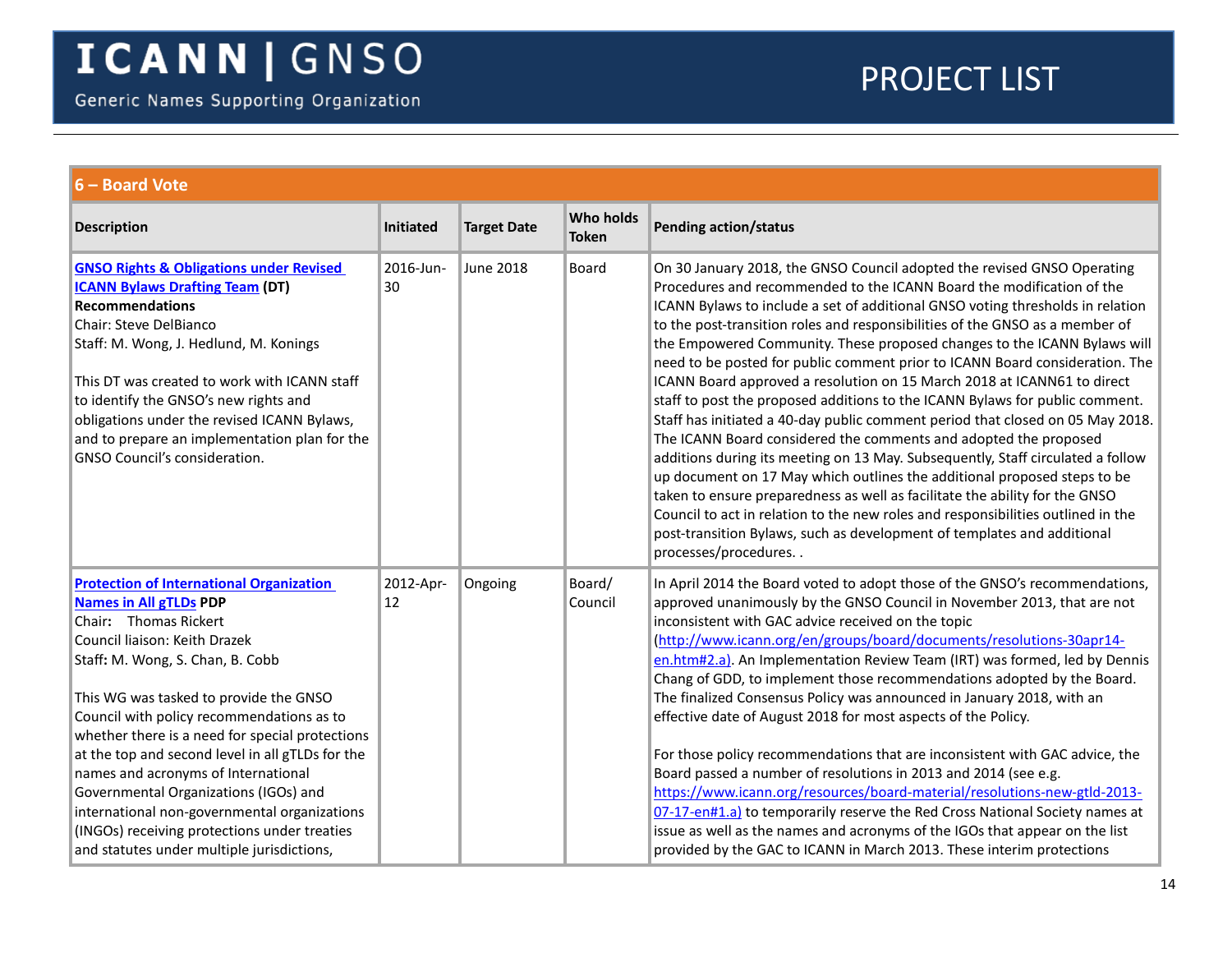Generic Names Supporting Organization

<span id="page-14-0"></span>

| $6 -$ Board Vote                                                                                                                                                                                                                                                                                  |                  |                    |                                  |                                                                                                                                                                                                                                                                                                                                                                                                                                                                                                                                                                                                                                                                                                                                                                                                                                                                                                                                                                                                    |
|---------------------------------------------------------------------------------------------------------------------------------------------------------------------------------------------------------------------------------------------------------------------------------------------------|------------------|--------------------|----------------------------------|----------------------------------------------------------------------------------------------------------------------------------------------------------------------------------------------------------------------------------------------------------------------------------------------------------------------------------------------------------------------------------------------------------------------------------------------------------------------------------------------------------------------------------------------------------------------------------------------------------------------------------------------------------------------------------------------------------------------------------------------------------------------------------------------------------------------------------------------------------------------------------------------------------------------------------------------------------------------------------------------------|
| <b>Description</b>                                                                                                                                                                                                                                                                                | <b>Initiated</b> | <b>Target Date</b> | <b>Who holds</b><br><b>Token</b> | <b>Pending action/status</b>                                                                                                                                                                                                                                                                                                                                                                                                                                                                                                                                                                                                                                                                                                                                                                                                                                                                                                                                                                       |
| specifically including the Red Cross/Red<br>Crescent Movement (RCRC) and the<br>International Olympic Committee (IOC).                                                                                                                                                                            |                  |                    |                                  | remain in place until the differences between the GNSO recommendations and<br>the GAC advice are reconciled.<br>At ICANN57 (Nov. 2016) in Hyderabad, the Board proposed that the GAC and<br>GNSO enter into a facilitated dialogue to try to resolve the outstanding issues.<br>Facilitated discussions took place at ICANN58 (Mar. 2017) in Copenhagen and<br>were moderated by former Board member Bruce Tonkin based on a set of<br>Problem Statements and Briefing Papers reviewed by the parties.<br>Next steps on IGO acronyms protections:<br>Further discussions relating to possible next steps for protecting IGO acronyms<br>are expected to take place following indications from the IGO-INGO Curative<br>Rights PDP WG as to its likely recommendations and whether or not these are<br>expected to differ from GAC advice on the subject.<br><b>Next steps on Red Cross names</b><br>See above (under Section 4: Working Group) for updates on the reconvened<br>PDP on this topic. |
| <b>Geo Regions Review Community-wide</b><br><b>Working Group</b><br>Chair: Cheryl Langdon-Orr (ccNSO/APRALO)<br>Staff: M. Wong<br>This Board-chartered cross community WG has<br>consulted with ICANN stakeholders regarding<br>the definition and applications of ICANN's<br>Geographic Regions. | 2008-Aug-<br>07  | <b>TBC</b>         | <b>Board</b>                     | A community Public Comment opportunity has been established for this matter<br>(see https://www.icann.org/public-comments/geo-regions-2015-12-23-en.<br>The comment period closed on 24 April 2016 and 7 submissions were received.<br>The staff report of public comments was published<br>(https://www.icann.org/en/system/files/files/report-comments-geo-regions-<br>13may16-en.pdf) and the Board is now expected to review the comments<br>received and consider next steps.                                                                                                                                                                                                                                                                                                                                                                                                                                                                                                                 |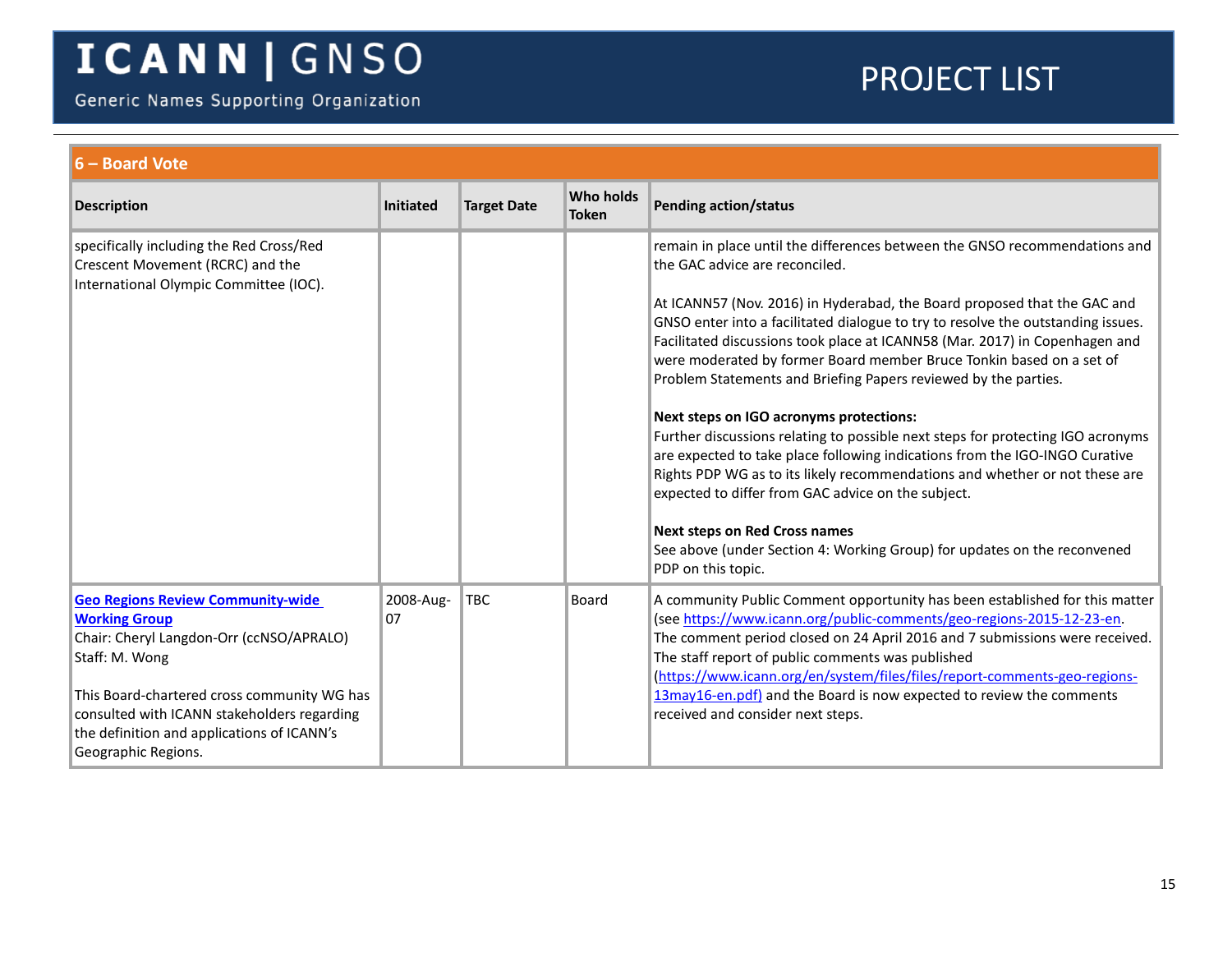<span id="page-15-1"></span><span id="page-15-0"></span>

| 7 - Implementation                                                                                                                                                                                                                                                                                                                                                                                           |                  |                    |                           |                                                                                                                                                                                                                                                                                                                                                                                                                                                                                                                                                                                                                                                                                                                                                                                                                                                                                                                                                                                                                                                                                                                                                                                                                                                                                                                                                                                                                                                                                                          |  |  |  |  |
|--------------------------------------------------------------------------------------------------------------------------------------------------------------------------------------------------------------------------------------------------------------------------------------------------------------------------------------------------------------------------------------------------------------|------------------|--------------------|---------------------------|----------------------------------------------------------------------------------------------------------------------------------------------------------------------------------------------------------------------------------------------------------------------------------------------------------------------------------------------------------------------------------------------------------------------------------------------------------------------------------------------------------------------------------------------------------------------------------------------------------------------------------------------------------------------------------------------------------------------------------------------------------------------------------------------------------------------------------------------------------------------------------------------------------------------------------------------------------------------------------------------------------------------------------------------------------------------------------------------------------------------------------------------------------------------------------------------------------------------------------------------------------------------------------------------------------------------------------------------------------------------------------------------------------------------------------------------------------------------------------------------------------|--|--|--|--|
| <b>Description</b>                                                                                                                                                                                                                                                                                                                                                                                           | <b>Initiated</b> | <b>Target Date</b> | Who holds<br><b>Token</b> | <b>Pending action/status</b>                                                                                                                                                                                                                                                                                                                                                                                                                                                                                                                                                                                                                                                                                                                                                                                                                                                                                                                                                                                                                                                                                                                                                                                                                                                                                                                                                                                                                                                                             |  |  |  |  |
| <b>GNSO Review Working Group</b><br>Chair: Jennifer Wolfe<br>Vice-Chair: Wolf-Ulrich Knoben<br>Council Liaison: Rafik Dammak<br>Staff: J. Hedlund, E. Barabas<br>This WG was tasked to develop an<br>implementation plan for the GNSO Review<br>recommendations<br>(http://gnso.icann.org/en/drafts/review-<br>feasibility-prioritization-25feb16-en.pdf) which<br>have been adopted by the ICANN Board.     | 2016-Jul-<br>21  | Ongoing            | WG                        | The GNSO Council adopted the WG Charter<br>(http://gnso.icann.org/en/drafts/gnso-review-charter-11jul16-en.pdf) during<br>its meeting on 21 July 2016. The Working Group delivered its proposed<br>implementation plan for the Board-adopted GNSO Review recommendations to<br>the GNSO Council on 21 November (https://gnso.icann.org/en/drafts/review-<br>implementation-recommendations-plan-21nov16-en.pdf) On 15 December the<br>GNSO Council unanimously approved the proposed plan. The Board's<br>Organizational Effectiveness Committee (OEC) reviewed the plan and<br>recommended it to the Board for adoption. The Board accepted the<br>recommendations at its 3 February 2017 meeting, and requested that the<br>Working Group provide updates to the OEC every six months through<br>implementation. The Working Group submitted an update on its<br>implementation progress to the OEC of the ICANN Board and to the GNSO<br>Council at ICANN60 (Oct. 2017) in which it agreed by full consensus that all<br>recommendations for Phase 1 and Phase 2 have been implemented. The<br>Working Group is meeting bi-weekly and has begun work on Phase 3<br>recommendations. In addition, the WG responded to the OEC concerning<br>questions relating to its implementation progress report. The Working Group<br>has provided a written update to the GNSO Council prior to ICANN61 (Mar.<br>2018). Another written update was provided prior to the GNSO Council<br>meeting of 24 May 2018. |  |  |  |  |
| <b>Privacy &amp; Proxy Services Accreditation Issues</b><br><b>PDP Recommendations</b><br>Council Liaison: Darcy Southwell<br>IRT Support Staff: Amy Bivins (GDD)<br>The Registrar Accreditation Agreement (RAA),<br>the contract governing the relationship<br>between ICANN and accredited registrars, has<br>been in place since 2001. The Board initiated<br>negotiations for a new RAA in October 2011, | 2009-May-<br>21  | Ongoing            | Staff/IRT                 | The WG's Final Report was sent to the GNSO Council on 8 December 2015 and<br>in January 2016, the GNSO Council voted unanimously to approve all the WG's<br>final recommendations<br>(https://gnso.icann.org/en/council/resolutions#201601). In May 2016, the<br>Board acknowledged receipt of the PDP recommendations and requested<br>additional time to allow for possible timely GAC input. The GAC issued advice<br>via its Helsinki Communique requesting that its concerns be addressed during<br>implementation to the extent feasible. On 9 August 2016, the Board adopted<br>the PDP recommendations (https://www.icann.org/resources/board-<br>material/resolutions-2016-08-09-en#2.e). An IRT was formed and is being led                                                                                                                                                                                                                                                                                                                                                                                                                                                                                                                                                                                                                                                                                                                                                                    |  |  |  |  |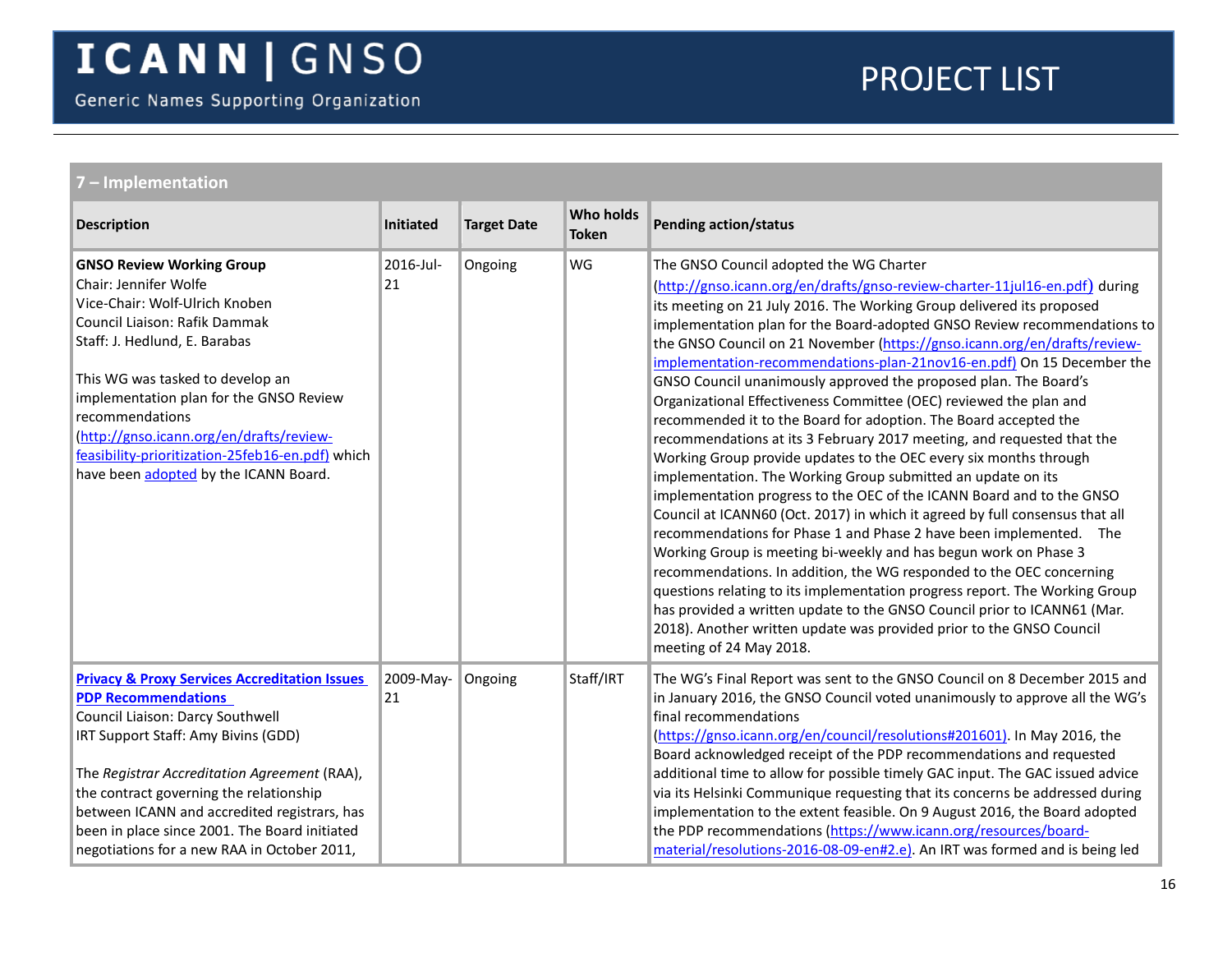Generic Names Supporting Organization

| 7 - Implementation                                                                                                                                                                                                                                                                                                                                                                                                                                                                               |           |                    |                                  |                                                                                                                                                                                                                                                                                                                                                                                                                                                                                                                                                                                                                                                                                                                                                                                                                                                                                                                                                                                                                                                                                                                                                                                                                                                                                                                                                                                                                                                                                                                                                                                                                                                                                                                                                                                                                                                                                                                                                                                                                                                                                                                                                                               |
|--------------------------------------------------------------------------------------------------------------------------------------------------------------------------------------------------------------------------------------------------------------------------------------------------------------------------------------------------------------------------------------------------------------------------------------------------------------------------------------------------|-----------|--------------------|----------------------------------|-------------------------------------------------------------------------------------------------------------------------------------------------------------------------------------------------------------------------------------------------------------------------------------------------------------------------------------------------------------------------------------------------------------------------------------------------------------------------------------------------------------------------------------------------------------------------------------------------------------------------------------------------------------------------------------------------------------------------------------------------------------------------------------------------------------------------------------------------------------------------------------------------------------------------------------------------------------------------------------------------------------------------------------------------------------------------------------------------------------------------------------------------------------------------------------------------------------------------------------------------------------------------------------------------------------------------------------------------------------------------------------------------------------------------------------------------------------------------------------------------------------------------------------------------------------------------------------------------------------------------------------------------------------------------------------------------------------------------------------------------------------------------------------------------------------------------------------------------------------------------------------------------------------------------------------------------------------------------------------------------------------------------------------------------------------------------------------------------------------------------------------------------------------------------------|
| <b>Description</b>                                                                                                                                                                                                                                                                                                                                                                                                                                                                               | Initiated | <b>Target Date</b> | <b>Who holds</b><br><b>Token</b> | <b>Pending action/status</b>                                                                                                                                                                                                                                                                                                                                                                                                                                                                                                                                                                                                                                                                                                                                                                                                                                                                                                                                                                                                                                                                                                                                                                                                                                                                                                                                                                                                                                                                                                                                                                                                                                                                                                                                                                                                                                                                                                                                                                                                                                                                                                                                                  |
| and requested an Issue Report from the GNSO<br>at the same time. The final version of the new<br>RAA was approved by the Board in June 2013,<br>thereby signifying that the RAA negotiations<br>were concluded. Per the Board's 2011 request,<br>the remaining issues, which were identified as<br>those relating to privacy & proxy services and<br>their accreditation, were examined in a PDP.<br>This IRT was formed to implement the PDP<br>recommendations approved by the ICANN<br>Board. |           |                    |                                  | by Amy Bivins of GDD.<br>The IRT has discussed a draft framework developed by the GAC's Public Safety<br>Working Group (PSWG) in relation to privacy and proxy services' handling of<br>law enforcement requests, a draft accreditation agreement and related<br>specifications. It had intended to post these materials for public comment<br>before ICANN62; however, the Registrars Stakeholder Group has asked ICANN<br>organization to consider pausing the IRT work in view of the imminent<br>enforcement date of the General Data Protection Regulation (GDPR). This<br>question remains under discussion and review.<br>IRTP-C:<br>At the request of the Registrars' Stakeholder Group, which raised a substantive<br>concern regarding the application of IRTP-C to privacy and proxy services, the<br>GNSO Council wrote to the ICANN Board to recommend that the matter be<br>referred to the PPSAI IRT for consideration before the Policy effective date<br>(https://gnso.icann.org/en/correspondence/bladel-to-crocker-01dec16-en.pdf).<br>The Board responded on 21 December 2016 to note that it is reviewing the<br>Council's request and in the interim directing that ICANN Compliance defer<br>enforcement of the issue (https://gnso.icann.org/en/correspondence/crocker-<br>to-bladel-21dec16-en.pdf). On 3 February 2017, the Board passed a resolution<br>confirming its instructions regarding deferral of Compliance enforcement and<br>declaring its intention of further discussing the concerns raised by the GNSO<br>Council at a subsequent meeting.  On 16 March 2017, the Board passed a<br>resolution directing the ICANN CEO to instruct ICANN staff to work with the<br>Registrars' Stakeholder Group and other interested parties to determine the<br>appropriate path forward.<br>Per the GNSO Council's motion of 30 November 2017, the PPSAI IRT will<br>consider the issue of privacy/proxy registrations and IRTP Part C as outlined in<br>the annex to the GNSO Council letter<br>(see https://gnso.icann.org/en/correspondence/bladel-to-crocker-01dec16-<br>en.pdf) and put forward recommendations for implementation that are |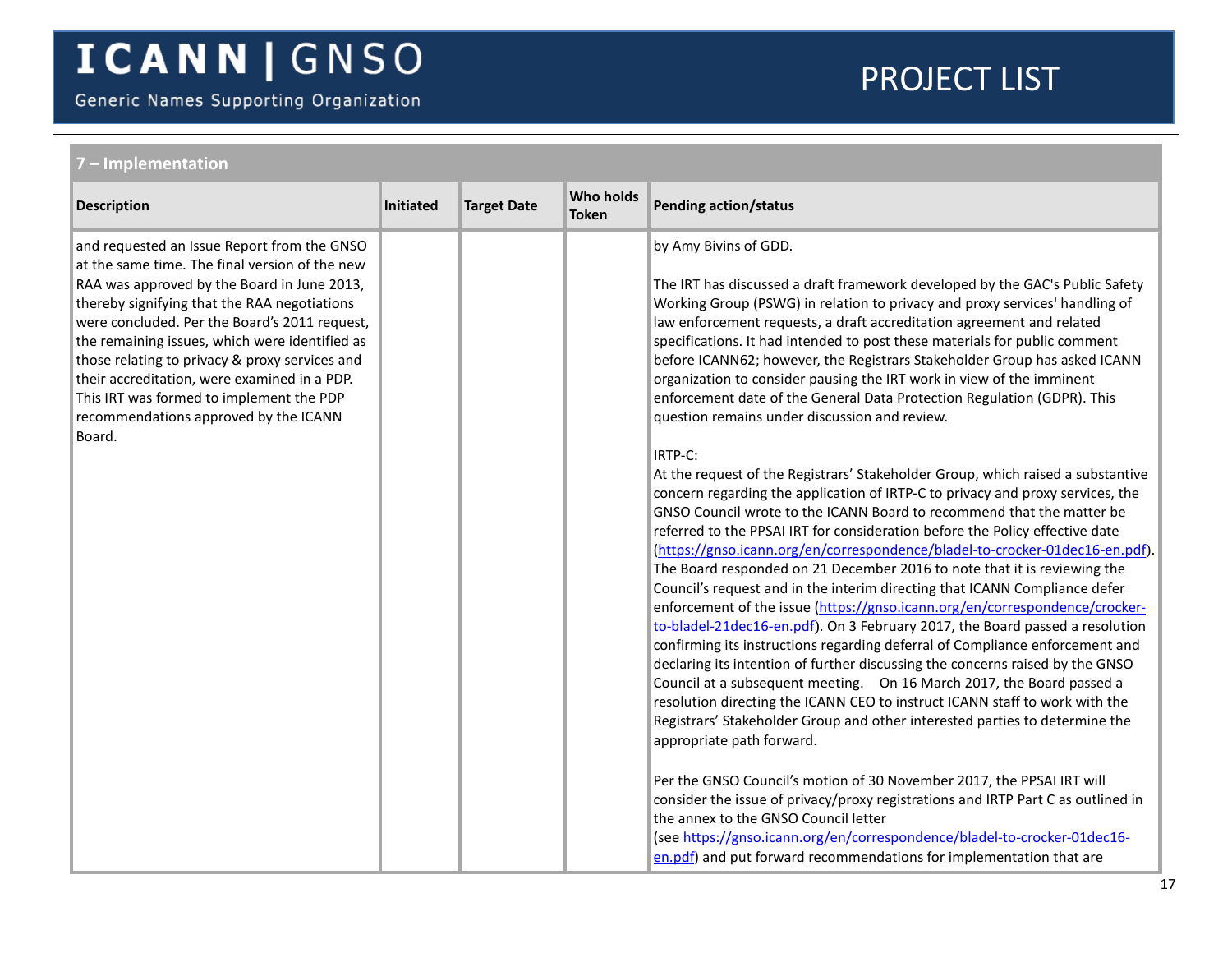Generic Names Supporting Organization

<span id="page-17-0"></span>

| 7 - Implementation                                                                                                                                                                                                                                                                                                                                                                                                                                    |                  |                    |                                  |                                                                                                                                                                                                                                                                                                                                                                                                                                                                                                                                                                                                                                                                                                                                                                                                                                                                                                                                                                                                                                                                                                     |  |  |
|-------------------------------------------------------------------------------------------------------------------------------------------------------------------------------------------------------------------------------------------------------------------------------------------------------------------------------------------------------------------------------------------------------------------------------------------------------|------------------|--------------------|----------------------------------|-----------------------------------------------------------------------------------------------------------------------------------------------------------------------------------------------------------------------------------------------------------------------------------------------------------------------------------------------------------------------------------------------------------------------------------------------------------------------------------------------------------------------------------------------------------------------------------------------------------------------------------------------------------------------------------------------------------------------------------------------------------------------------------------------------------------------------------------------------------------------------------------------------------------------------------------------------------------------------------------------------------------------------------------------------------------------------------------------------|--|--|
| <b>Description</b>                                                                                                                                                                                                                                                                                                                                                                                                                                    | <b>Initiated</b> | <b>Target Date</b> | <b>Who holds</b><br><b>Token</b> | <b>Pending action/status</b>                                                                                                                                                                                                                                                                                                                                                                                                                                                                                                                                                                                                                                                                                                                                                                                                                                                                                                                                                                                                                                                                        |  |  |
|                                                                                                                                                                                                                                                                                                                                                                                                                                                       |                  |                    |                                  | consistent with the IRTP Part C policy recommendations as well as the PPSAI<br>policy recommendations. The IRT was expected to undertake this work only<br>after the PPSAI IRT closes its expected comment period.                                                                                                                                                                                                                                                                                                                                                                                                                                                                                                                                                                                                                                                                                                                                                                                                                                                                                  |  |  |
| <b>Translation/Transliteration of</b><br><b>Internationalized Registration Data PDP</b><br><b>Recommendations</b><br>Council Liaison: Rubens Kuhl<br>IRT Support Staff: Brian Aitchison (GDD)<br>The PDP addressed two primary issues:<br>1. Whether it is desirable to translate<br>contact information to a single<br>common language or transliterate<br>contact information to a single<br>common script; and<br>Who should bear the burden<br>2. | 2012-Oct-<br>17  | Ongoing            | Staff/IRT                        | On 28 September 2015 the ICANN Board approved the adoption of all seven<br>recommendations contained in the Final Report from the PDP Working Group<br>(https://www.icann.org/resources/board-material/resolutions-2015-09-28-en).<br>An Implementation Review Team (IRT) was formed and a draft implementation<br>plan shared with the IRT, which met for its first meeting on 19 July 2016.<br>As of November 2016, the IRT is engaged in discussions around language and<br>script tags, which appear to be a minimum requirement to meet the standards<br>set by the PDP recommendations.<br>The IRT held its 12th call on 8 June 2017. The team continues to discuss the<br>details of implementing language and script tags. The team discussed the<br>merits of submitting a set of questions on the T/T Recommendations to the                                                                                                                                                                                                                                                              |  |  |
| translating contact information to a<br>single common language or<br>transliterating contact information to<br>a single common script?<br>This IRT was formed to implement the final<br>PDP recommendations as approved by the<br><b>ICANN Board.</b>                                                                                                                                                                                                 |                  |                    |                                  | GNSO Council for clarification and input. After discussing, they came to the<br>conclusion that it would be better to seek the input of those involved in the T/T<br>PDP Working Group and potentially certain Stakeholder Groups on those<br>questions before considering GNSO Council input. The questions focus on<br>whether the T/T recommendations mandate that ALL new registration data be<br>tagged with the languages and scripts in use by a registrant, how the<br>implementation should ultimately be carried out (eg: Should the<br>implementation date be coordinated with the operationalization of RDAP?<br>Should it be "pilot tested" along with RDAP? Should it be referred to the Next<br>Gen RDS PDP?). Once the above questions are answered, a policy language<br>document will be developed for IRT review and eventually public comment.<br>The timeline for the implementation of the T/T Recommendations is now<br>indeterminate due to the indeterminate nature of the RDAP roll-out, which is<br>the minimum requirement to implement the T/T policy recommendations. |  |  |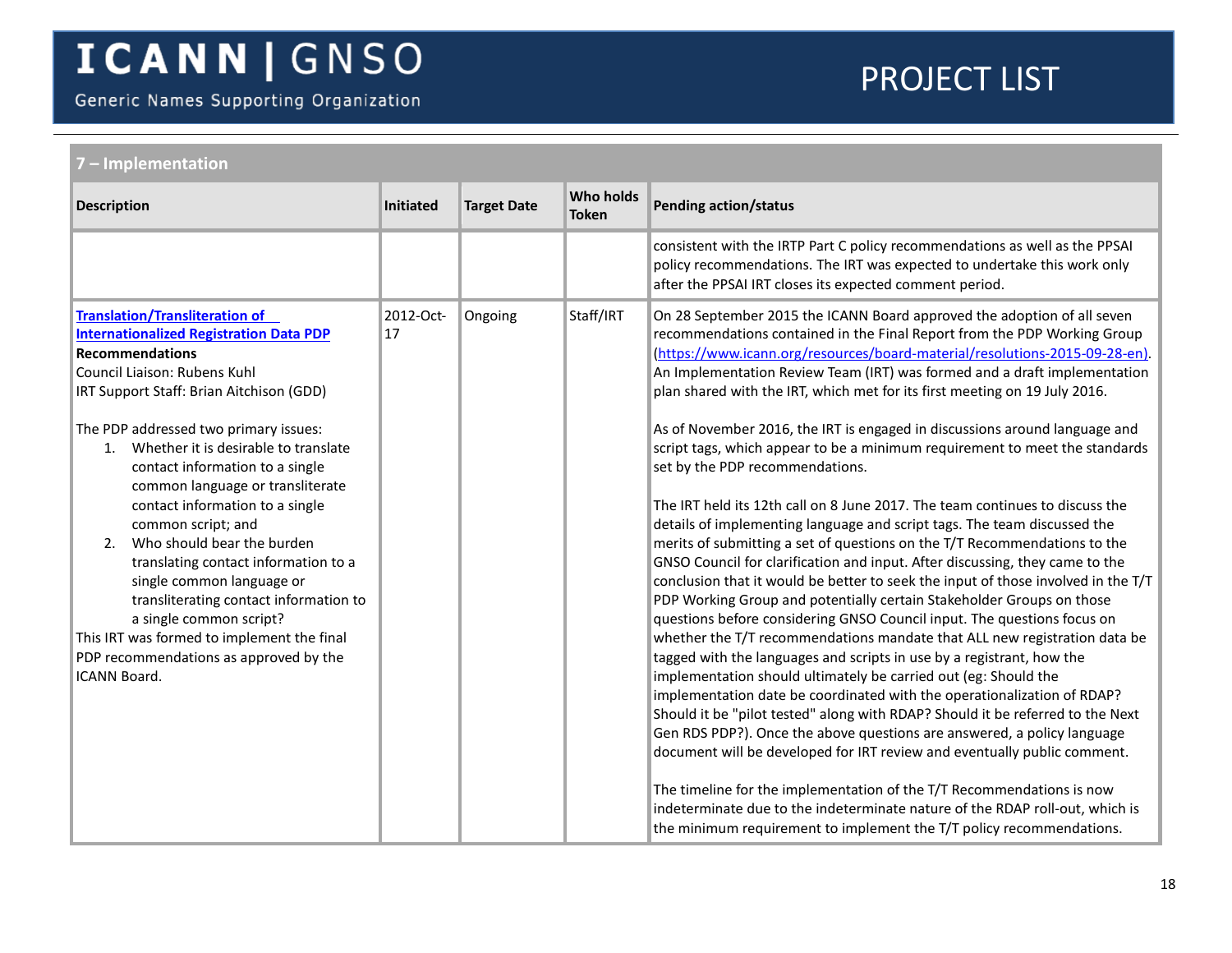Generic Names Supporting Organization

<span id="page-18-0"></span>

| 7 - Implementation                                                                                                                                                                                                                                                                                                        |                 |                    |                                  |                                                                                                                                                                                                                                                                                                                                                                                                                                                                                                                                                                                                                                                                                                                                                                                                                                                                                                                                                                                                                                                                                                                                                                                                                                                                                                                                                                                                                                                                                                                                                                   |
|---------------------------------------------------------------------------------------------------------------------------------------------------------------------------------------------------------------------------------------------------------------------------------------------------------------------------|-----------------|--------------------|----------------------------------|-------------------------------------------------------------------------------------------------------------------------------------------------------------------------------------------------------------------------------------------------------------------------------------------------------------------------------------------------------------------------------------------------------------------------------------------------------------------------------------------------------------------------------------------------------------------------------------------------------------------------------------------------------------------------------------------------------------------------------------------------------------------------------------------------------------------------------------------------------------------------------------------------------------------------------------------------------------------------------------------------------------------------------------------------------------------------------------------------------------------------------------------------------------------------------------------------------------------------------------------------------------------------------------------------------------------------------------------------------------------------------------------------------------------------------------------------------------------------------------------------------------------------------------------------------------------|
| <b>Description</b>                                                                                                                                                                                                                                                                                                        | Initiated       | <b>Target Date</b> | <b>Who holds</b><br><b>Token</b> | <b>Pending action/status</b>                                                                                                                                                                                                                                                                                                                                                                                                                                                                                                                                                                                                                                                                                                                                                                                                                                                                                                                                                                                                                                                                                                                                                                                                                                                                                                                                                                                                                                                                                                                                      |
| <b>Thick WHOIS PDP Recommendations</b><br>Council Liaison: Susan Kawaguchi<br>IRT Support Staff: Dennis Chang (GDD)<br>This IRT was formed to work with ICANN staff<br>on the implementation of the GNSO's policy<br>recommendation to require Thick Whois for all<br>gTLD registries, as approved by the ICANN<br>Board. | 2012-Mar-<br>14 | 2019-Feb-01        | IRT / Staff /<br>Council         | The ICANN Board approved the GNSO recommendations on Thick Whois at its<br>meeting on 7 February 2014<br>(http://www.icann.org/en/groups/board/documents/resolutions-07feb14-<br>en.htm). An IRT was formed and various impact assessments and<br>implementation proposals have been discussed with the IRT in the two<br>decoupled work streams, corresponding to the two expected outcomes in the<br>PDP Recommendations.<br>The work streams have resulted in two policies and published on 1 February<br>2017: 1) Thick Whois Consensus Policy Requiring Consistent Labeling and<br>Display of RDDS (WHOIS) Output for All gTLDs and 2) the Proposed<br>Implementation of GNSO Thick RDDS (WHOIS) Transition Policy for .COM, .NET<br>and .JOBS.<br>The Consistent Labelling and Display of RDDS Output for All gTLDs policy has<br>completed implementation with the policy effective date of 1 August 2017.<br>The transition from Thin to Thick for .JOBS continues as planned.<br>For .COM and .NET, Verisign, the registry operator, has proposed changes to its<br>Registry-Registrar Agreement (RRA) to accept Thick WHOIS data. However,<br>Verisign and RrSG hit an impasse when they could not agree on RRA proposed<br>by Verisign. During its meeting on 29 October 2017 the ICANN Board adopted a<br>resolution to defer enforcement of the policy (see<br>https://www.icann.org/resources/board-material/resolutions-2017-10-29-<br>en#2.b). This effectively allows additional 180 days for implementation before<br>enforcement takes effect. |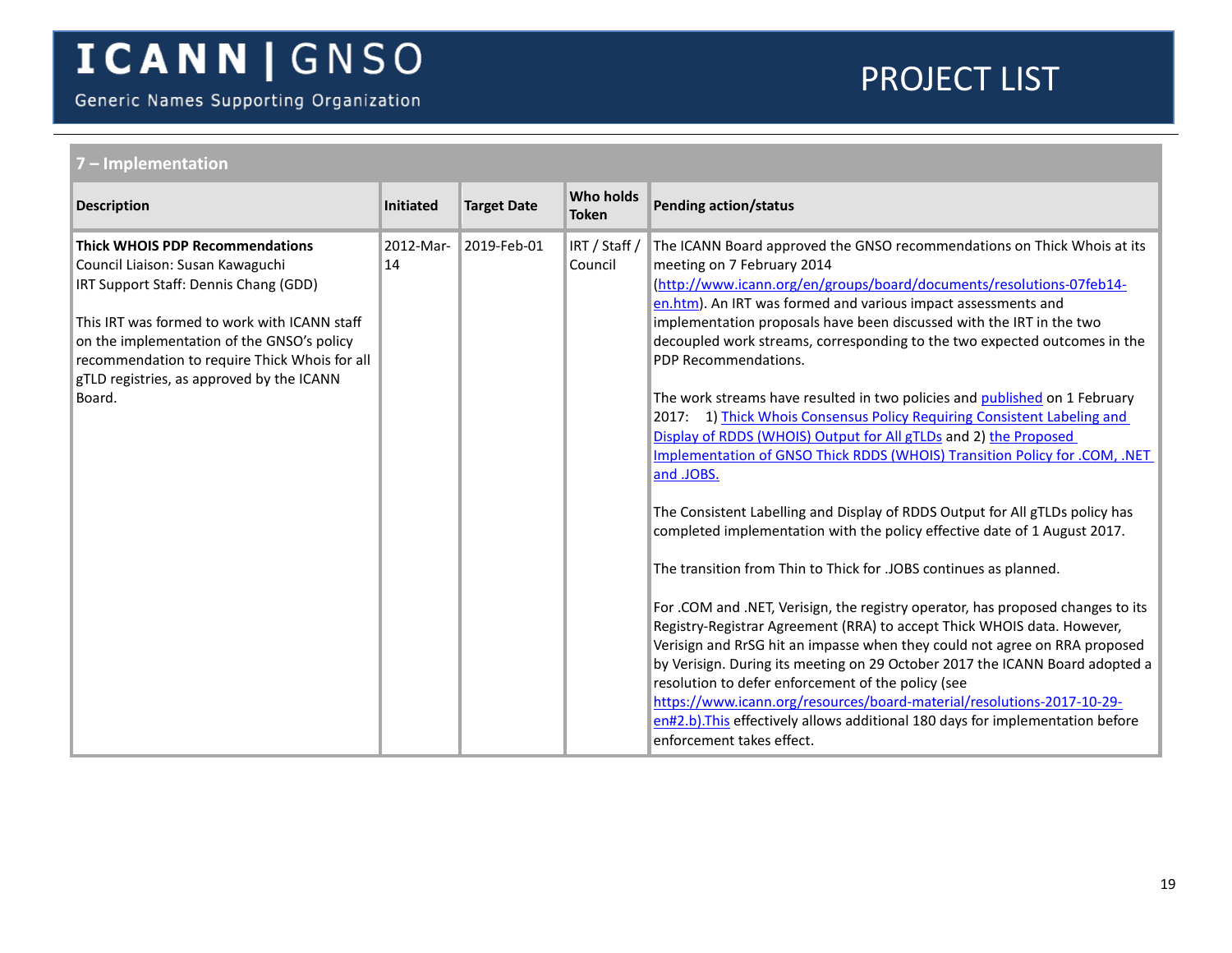<span id="page-19-2"></span><span id="page-19-1"></span><span id="page-19-0"></span>

| <b>Other</b>                                                                                                                                                                                                                                                                                                                                                                                                               |                 |                    |                           |                                                                                                                                                                                                                                                                                                                                                                                                                                                                                                                                                                                                                                                                             |  |
|----------------------------------------------------------------------------------------------------------------------------------------------------------------------------------------------------------------------------------------------------------------------------------------------------------------------------------------------------------------------------------------------------------------------------|-----------------|--------------------|---------------------------|-----------------------------------------------------------------------------------------------------------------------------------------------------------------------------------------------------------------------------------------------------------------------------------------------------------------------------------------------------------------------------------------------------------------------------------------------------------------------------------------------------------------------------------------------------------------------------------------------------------------------------------------------------------------------------|--|
| <b>Description</b>                                                                                                                                                                                                                                                                                                                                                                                                         | Initiated       | <b>Target Date</b> | Who holds<br><b>Token</b> | <b>Pending action/status</b>                                                                                                                                                                                                                                                                                                                                                                                                                                                                                                                                                                                                                                                |  |
| <b>GNSO Standing Committee on ICANN Budget</b><br>and Operating Plan (SCBO)<br>Chair: Ayden Ferdeline<br>Council Liaison: Heather Forrest<br>Staff: M. Konings, S. Chan, B. Cobb<br>The SCBO is tasked to assist the GNSO with<br>providing information and possible comments<br>to ICANN's Budget and Strategic Operating<br>Plan.                                                                                        | 2017-09-<br>12  | Ongoing            | <b>SCBO</b>               | The SCBO's interim charter was adopted by the GNSO Council at the<br>December 2017 GNSO Council meeting. The standing committee has<br>reviewed the ICANN FY19 Draft Budget and Operating Plan and submitted<br>comments on behalf of the Council. The SCBO is reviewing the responses<br>from ICANN Org to the Council comment, among others, and will inform<br>the Council of issues, if any. Towards June 2018, the SCBO will review its<br>prior activity and efforts and develop an after-action report for the Council<br>to consider any changes to the SCBO Charter and confirm the group's<br>continued existence.                                                |  |
| <b>GNSO Standing Selection Committee (SSC)</b><br>Chair: Susan Kawaguchi<br>Vice-Chair: Maxim Alzoba<br>Staff: M. Konings, E. Barabas<br>The SSC is tasked to assist with the selection of<br>GNSO representatives to future Review Teams,<br>including for the various reviews mandated by<br>the ICANN Bylaws, and other ICANN structures<br>for which the GNSO will need to appoint,<br>nominate or endorse candidates. | 2017-Mar-<br>15 | Ongoing            | <b>SSC</b>                | In order to deal with the different requests for nominations /<br>endorsements of candidates for the different review teams as well as post-<br>transition related structures, the GNSO Council adopted on an interim basis<br>the proposed charter for a GNSO Standing Selection Committee during its<br>meeting at ICANN58 (Mar. 2017). The SSC has recently completed a review<br>of its charter to assess whether the charter provides sufficient guidance<br>and flexibility to carry out its work, and whether any modifications should<br>be considered. The SSC sent proposed revisions to the GNSO Council,<br>which the Council will consider in its May meeting. |  |
| <b>Consumer Choice Competition and Trust</b><br><b>Review Team</b><br>Chair: Jonathan Zuck<br>Staff: Eleeza Agopian, Brian Aitchison (GDD)<br>This Review Team was formed in Nov. 2015 to<br>examine the extent to which the introduction<br>or expansion of gTLDs has promoted                                                                                                                                            | 2015-Feb-<br>12 | 2018-Mar-31        | Review<br>Team            | Under its bylaws, ICANN is committed to ensuring that, as it contemplates<br>expanding the top-level domain space, the various issues that are involved<br>will be adequately addressed prior to implementation.  These include<br>issues such as competition, consumer protection, security, stability and<br>resiliency, malicious abuse issues, sovereignty concerns, and rights<br>protection. The bylaws also requires ICANN to convene a community-<br>driven review team to examine the extent to which the introduction or<br>expansion of gTLDs has promoted competition, consumer trust and                                                                       |  |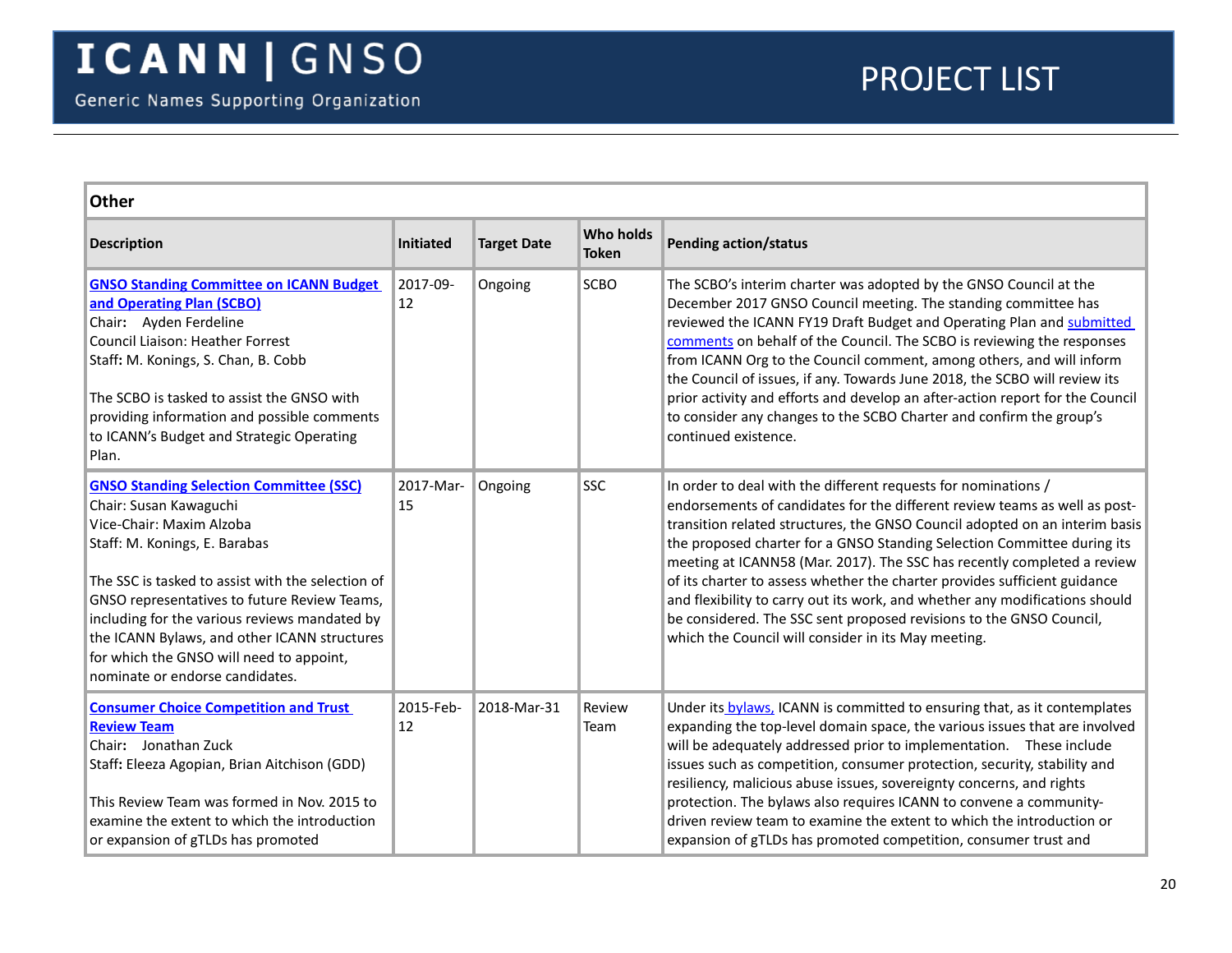<span id="page-20-0"></span>

| <b>Other</b>                                                                                                                                                                                                                                                                  |             |                    |                           |                                                                                                                                                                                                                                                                                                                                                                                                                                                                                                                                                                                                                                                                                                                                                                                                                                                                                                                                                                                                                                                                                                                                                                    |  |  |
|-------------------------------------------------------------------------------------------------------------------------------------------------------------------------------------------------------------------------------------------------------------------------------|-------------|--------------------|---------------------------|--------------------------------------------------------------------------------------------------------------------------------------------------------------------------------------------------------------------------------------------------------------------------------------------------------------------------------------------------------------------------------------------------------------------------------------------------------------------------------------------------------------------------------------------------------------------------------------------------------------------------------------------------------------------------------------------------------------------------------------------------------------------------------------------------------------------------------------------------------------------------------------------------------------------------------------------------------------------------------------------------------------------------------------------------------------------------------------------------------------------------------------------------------------------|--|--|
| <b>Description</b>                                                                                                                                                                                                                                                            | Initiated   | <b>Target Date</b> | Who holds<br><b>Token</b> | <b>Pending action/status</b>                                                                                                                                                                                                                                                                                                                                                                                                                                                                                                                                                                                                                                                                                                                                                                                                                                                                                                                                                                                                                                                                                                                                       |  |  |
| competition, consumer trust and consumer<br>choice. It will also assess the effectiveness of<br>the application and evaluation processes, as<br>well as the safeguards put in place by ICANN to<br>mitigate issues involved in the introduction or<br>expansion of new gTLDs. |             |                    |                           | consumer choice, as well as the effectiveness of:<br>The application and evaluation process<br>$\bullet$<br>Safeguards put in place to mitigate issues involved in the<br>introduction or expansion<br>The CCT-RT is currently developing its final report for delivery to the ICANN<br>Board. The updated report will contain additional sections including results<br>from a new generic top-level domain (gTLD) cost impact survey and the<br><b>Statistical Analysis of Domain Name System (DNS) Abuse in gTLDs Final</b><br>Report. The CCT-RT has produced its Report of Public comments on new<br>sections and revised recommendations. It is now working towards its final<br>report.                                                                                                                                                                                                                                                                                                                                                                                                                                                                      |  |  |
| <b>Expired Registration Recovery Policy - Policy</b><br><b>Review (ERRP-PR)</b><br>Staff: M. Konings                                                                                                                                                                          | <b>FY18</b> | TBD                | Staff                     | The ERRP Consensus Policy became effective 31 Aug 2013 as a result of<br>adopted recommendations produced from the GNSO's Post Expiration<br>Domain Name Recovery (PEDNR) PDP WG. That WG deliberated on issues<br>related to the expiration of domain names and to what extent a Registrant<br>should be able to recover domain names after they expire. One<br>recommendation from the WG requested monitoring and follow-up:<br>Recommendation #18: The Working Group recommends that ICANN<br>Compliance be requested to provide updates to the GNSO Council on a<br>regular basis in relation to the implementation and effectiveness of the<br>proposed recommendations, either in the form of a report that details<br>amongst others the number of complaints received in relation to renewal<br>and/or post expiration related matters or in the form of audits that assess if<br>the policy has been implemented as intended.<br>Staff has started collecting initial data to conduct a review from a<br>contractual compliance perspective as well as other sources. Once<br>complete, a report will be delivered to the GNSO Council for their review. |  |  |